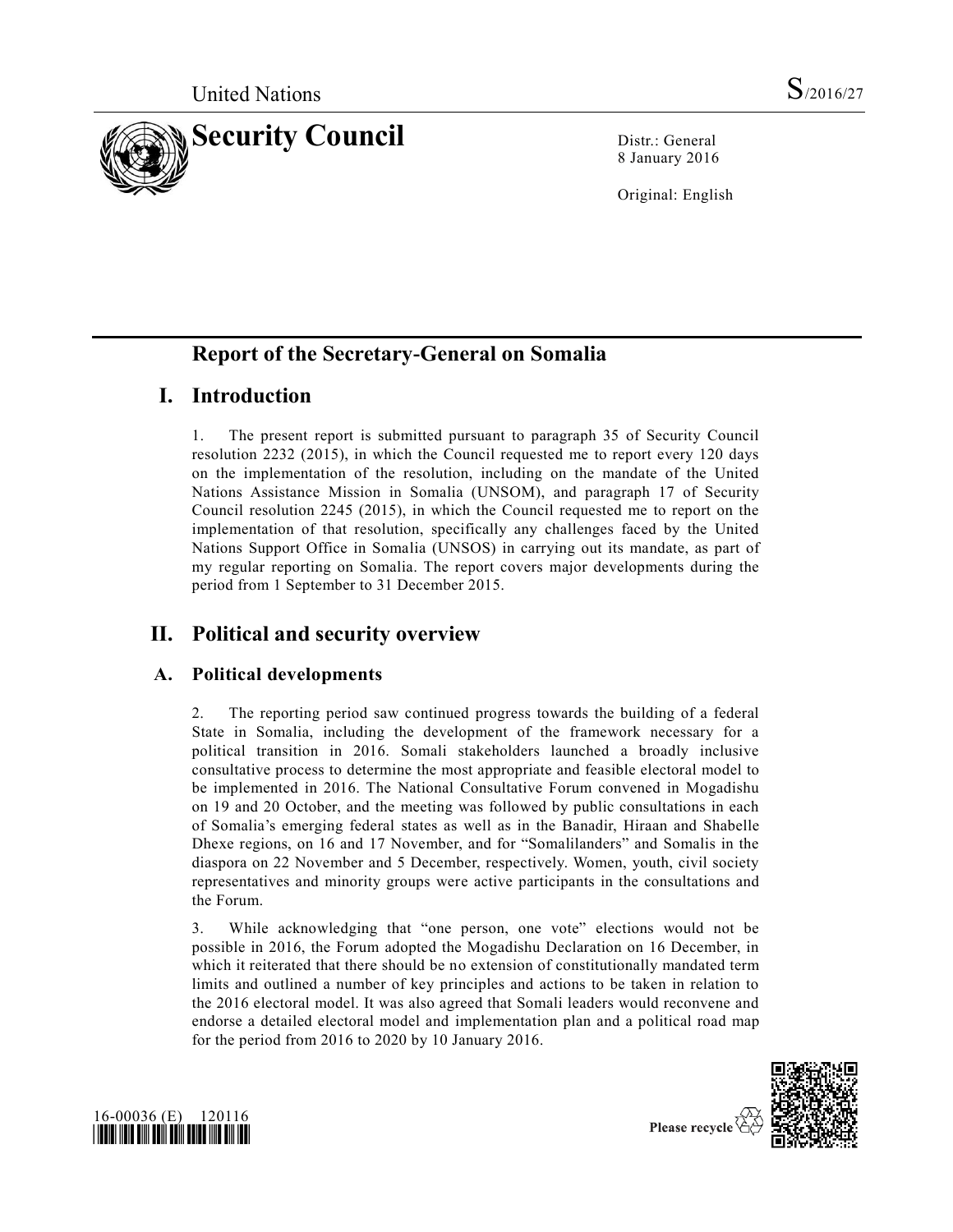4. Further to the political dialogue, the parliamentary motion to impeach the President, Hassan Sheikh Mohamud, mentioned in my previous report [\(S/2015/702\)](http://undocs.org/S/2015/702), was dropped. The Speaker of the Federal Parliament, Mohamed Osman Jawari, and the Prime Minister, Omar Abdirashid Ali Sharmarke, agreed that allegations would be investigated and measures instituted to eradicate corrupt practices.

5. The President and a number of senior officials of the Federal Government of Somalia visited Beledweyne, in the Hiraan region, from 21 to 23 December to advance the state formation process in the Hiraan and Shabelle Dhexe regions. An agreement was reached in support of an earlier presidential decree that Jowhar, in Shabelle Dhexe, would serve as the site of the state formation conference, which is expected to be held in early January 2016, and that Buulobarde, in Hiraan, would be the capital of the new State. The new Governor took office in Hiraan after the removal of his predecessor, who is facing investigation and possible charges for alleged involvement in the killing of a third-party contractor for the Mine Action Service in Beledweyne on 14 November. The state formation process is expected to be completed before the ministerial meeting of the High-level Partnership Forum on 23 and 24 February 2016, although continued intra-clan divisions and inter-clan issues could cause further delays.

6. The Galmudug Interim Administration made progress towards the establishment of its governance institutions in the interim capital of Cadaado. Efforts were made to reach out to communities in accessible districts, disarm clan militias, train security forces and improve an airstrip in south Gaalkacyo. The Ahl al-Sunna wal-Jama'a group, which controls parts of the Galguduud region, including Dhuusamarreeb, continued to challenge the legitimacy of the Galmudug Interim Administration. On 9 September, militias from the group clashed with pro-Administration Marehan clan militias, resulting in several casualties. The Intergovernmental Authority on Development, with support from UNSOM, began to facilitate dialogue between the Galmudug Interim Administration and Ahl al-Sunna wal-Jama'a to reach an agreement.

7. Political mistrust between the Galmudug Interim Administration and Puntland erupted, with armed clashes near Gaalkacyo on 22 November, resulting in a significant number of casualties and the displacement of civilians. Triggered by a dispute over road construction near the boundary between the two administrations, fighting flared up repeatedly before collective mediation efforts by the Prime Minister and the involvement of the leaders of all other existing interim regional administrations resulted in the signing of a ceasefire agreement by the Presidents of Puntland and Galmudug on 2 December. The situation has since remained calm.

8. In Kismaayo, in Juba Hoose, Sheikh Ahmed Islam "Madobe" was inaugurated as President of Jubaland (Interim Juba Administration) on 12 September in a ceremony attended by the President and the Prime Minister of Somalia and the leaders of the existing interim regional administrations. Progress was made towards the resolution of disputes between clans and within the Marehan clan, with the commitment by the President of Jubaland to increase the number of seats in the regional assembly to accommodate underrepresented communities. On 30 December, the regional assembly approved a request by the President of Jubaland for a three-month extension of the deadline of 5 January 2016 for the nomination of his Cabinet.

9. The formation of the regional assembly of the Interim South-West Administration was completed with the swearing-in of 146 members, including 30 women, on 28 December and the election of a Speaker and two Deputy Speakers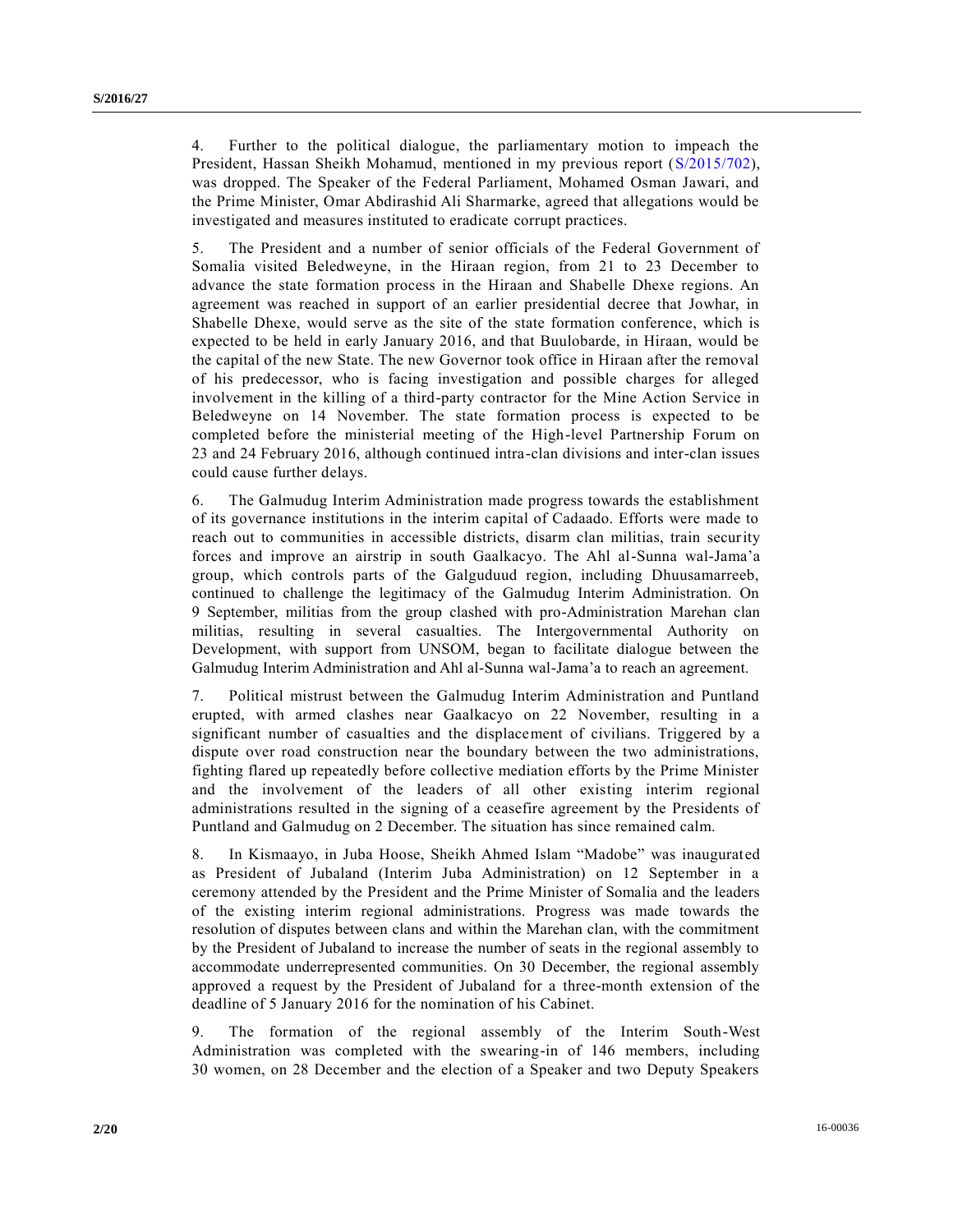on 3 January. Continued grievances over representation by members of the Ogaden clan led to the declaration of a breakaway "Upper Bakool" administration on 28 December. This also deepened tensions between Puntland and the Interim South-West Administration, including over the model for the 2016 electoral process.

10. In Puntland, the Speaker, Said Hassan Shire, resigned on 28 October in response to an impeachment motion against him signed by 40 members of Parliament. On 9 November, Ahmed Ali Hashi was elected as the new Speaker.

11. In "Somaliland", the President, Ahmed Mohamed Mohamoud "Silanyo", issued a presidential decree on 10 September setting 28 March 2017 as the date for presidential and parliamentary elections. On 26 October, nine Cabinet ministers, including the Minister for Foreign Affairs and International Cooperation, the Minister of the Presidency and the Minister of Justice, and the government spokesperson, officially resigned from their posts in protest against the alleged support of the President of "Somaliland" for the candidacy of the Chair of the ruling Kulmiye Party, Musa Bihi Abdi. Further resignations followed. The Kulmiye Party held its long overdue congress on 10 November and elected presidential and vice-presidential candidates. Other parties are expected to announce their candidates in early 2016.

### **B. Security developments**

12. In central and southern Somalia, the security situation remained volatile, with Al-Shabaab continuing to launch attacks on African Union Mission in Somalia (AMISOM) and Somali national army positions and civilian targets. On 1 September, the anniversary of the death of former Al-Shabaab leader Ahmed Abdi Godane, more than 100 Al-Shabaab fighters stormed an AMISOM base in Janale, Shabelle Hoose. More than 20 AMISOM soldiers were killed and 23 wounded, while others remain missing. Shortly afterwards, AMISOM began to realign its forces by vacating previously recovered areas in Shabelle Hoose, including Kurtunwarey, Ceel Saliini, Cambarey, Golweyne and Busley, on 4, 5 and 9 September. In the Hiraan region, AMISOM vacated Buq-Aqabla and Xarar-Lugoole on 6 and 26 September, respectively. On 13 November, AMISOM withdrew from Fidow, on the border between the Hiraan and Shabelle Dhexe regions. All the locations were immediately seized by Al-Shabaab.

13. In Mogadishu, a suicide vehicle laden with explosives detonated as a United Nations convoy was leaving Villa Somalia on 21 September. An escort vehicle was hit and 12 people were killed, including a Somali escort guard. On 1 November, a complex attack on the Sahafi Hotel resulted in at least 15 fatalities. Al-Shabaab claimed responsibility for both attacks. On 14 December, a staff member of the Office of the United Nations High Commissioner for Refugees (UNHCR) and a non-governmental organization (NGO) worker were killed by unknown gunmen while travelling in a car. There is no evidence at this stage to suggest that the UNHCR staff member's affiliation with the United Nations was the reason for the attack.

14. Asymmetrical attacks along main supply routes also intensified. On 13 September, a convoy escorting officials from the Interim South-West Administration was hit by three roadside bombs in the Bay region. On 16 September, Al-Shabaab fighters ambushed a convoy escorting the Beledweyne District Commissioner in the Hiraan region. On 11 November, the President of the Interim South-West Administration was targeted in an attempted suicide attack along the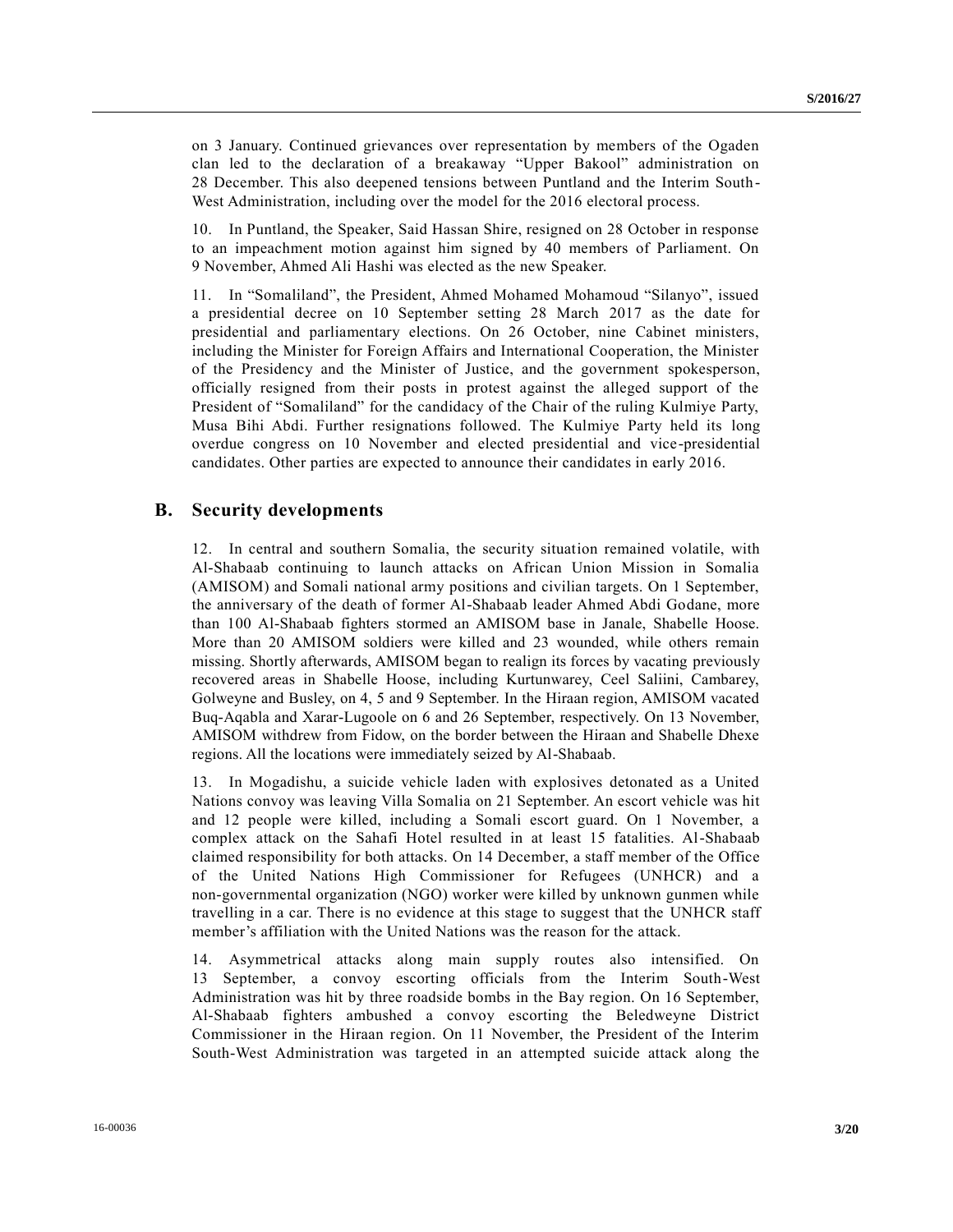Afgooye corridor in the Shabelle Hoose region, for which Al-Shabaab claimed responsibility.

15. In the Hiraan region, a United Nations third-party contractor was shot dead in Beledweyne on 14 November, allegedly by security guards of the Governor of the region, which sparked a stand-off between clan militias, increased tensions in the town and led to a restriction of United Nations movements. Normality has since been restored following the arrest of suspects and the institution of investigations against the Governor.

16. Divisions within Al-Shabaab emerged during the reporting period. In Puntland, on 22 October, a senior Al-Shabaab leader, Sheikh Abdiqadir Mumin, pledged allegiance to Islamic State in Iraq and the Levant (ISIL) with a group of approximately 20 fighters in the Galgala Mountains. Following that development, the Al-Shabaab leadership commenced a crackdown on pro-ISIL members by arresting and assassinating them. In Juba Dhexe, Al-Shabaab operatives arrested two ISIL supporters in Saakow on 27 October and a pro-ISIL faction leader, Sheikh Hussein Abdi Gedi, was killed in an ambush by Al-Shabaab militants on 23 November.

17. In the disputed Sool region between Puntland and "Somaliland", separatist "Khatumo State" militias attacked "Somaliland" forces in Xudun on 18 September. Tensions remain high.

# **III. Support for peacebuilding and state-building efforts**

### **A. International coordination and political support**

18. My Special Representative continued to work closely with federal and regional leaders in Mogadishu, Garoowe, Baidoa and Kismaayo to advance state formation, federalization, the review of the Provisional Constitution and consultations on the 2016 electoral process. He emphasized the importance of the latter being a Somali-led and owned inclusive and transparent process that would ensure a more representative and accountable Parliament, with greater representation for women, youth and persons with disabilities. In addition, my Special Representative regularly interacted with the diplomatic corps in Nairobi and with international partners based in Mogadishu, who convened at regular intervals to coordinate policy and donor support.

19. The New Deal Compact mechanisms continued to serve as the framework for the coordination of international support to Somalia's peacebuilding and statebuilding processes. By the end of the reporting period, the United Nations Multi-Partner Trust Fund had disbursed \$34.8 million to joint programmes developed and approved through the Compact's architecture, covering all of its Peacebuilding and State-building Goals. A review was initiated to assess progress made against the priorities, milestones and cross-cutting issues of the Goals and on commitments made by the Federal Government and international partners.

20. Preparations began for the third ministerial meeting of the High-level Partnership Forum, to be held on 23 and 24 February 2016 in Istanbul, Turkey. The Forum will review progress made in 2015 on the implementation of the New Deal Compact and will consider how the partnership can be continued beyond the end of the Compact in 2016. Discussions will also focus on the outcomes of the consultative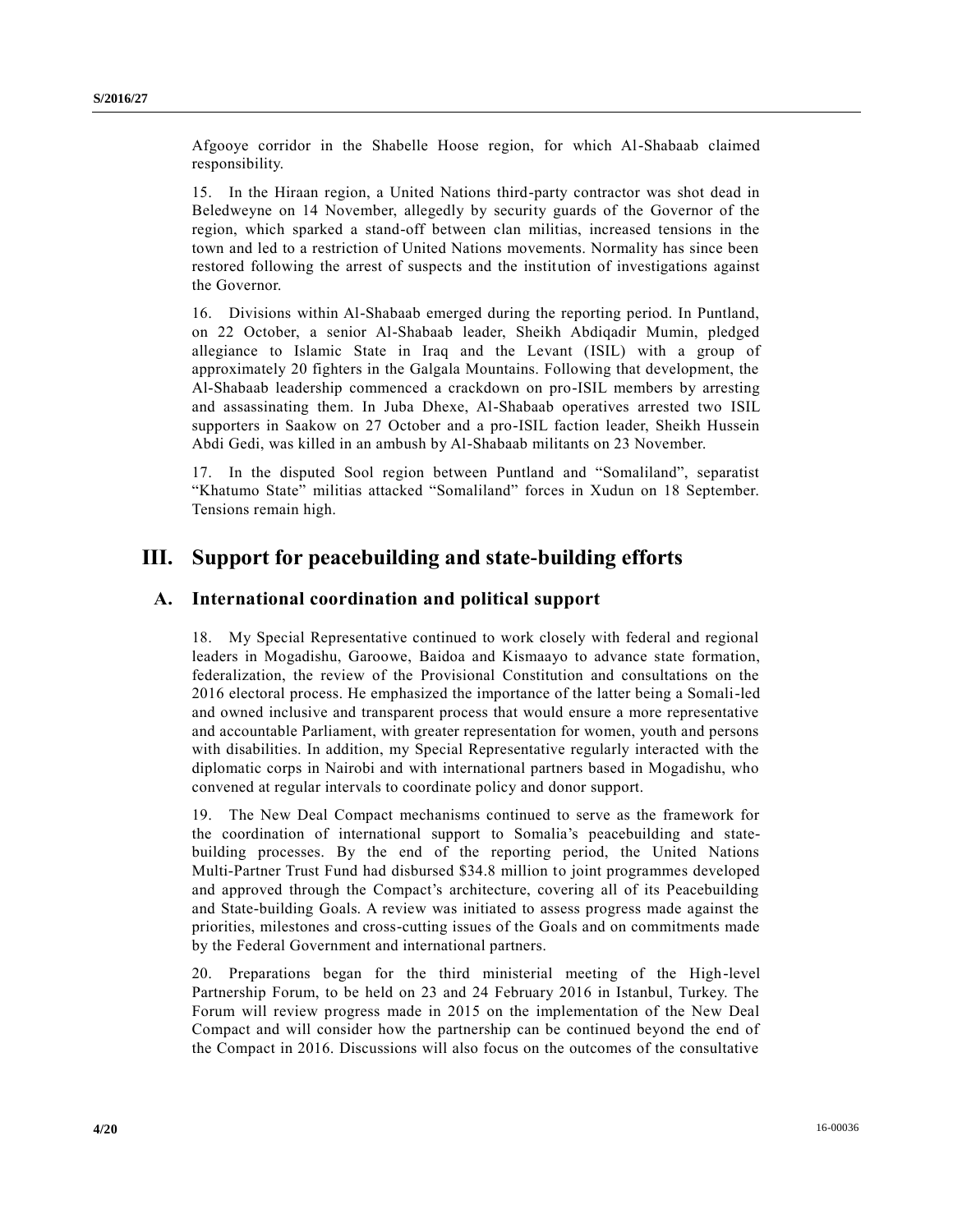process for the 2016 electoral process, progress in the security sector and the acceleration of the economic recovery.

21. On 8 December, in Mogadishu, the President and my Special Representative co-chaired an ambassadorial-level meeting of the High-level Partnership Forum. The meeting was the first to be attended by all regional Presidents, in addition to the Speaker of the Federal Parliament, a broad range of Somali stakeholders and 29 international delegations, and reviewed developments under the Compact and milestones to be achieved by the time of the holding of the ministerial meeting. UNSOM and the United Nations country team are closely involved in the preparations.

### **B. Inclusive politics**

### **Development of a federal system**

22. Despite significant progress in the establishment of state structures at the regional level, considerable challenges remain. State formation processes have not yet led to broadly supported and sufficiently detailed arrangements for federal state structures. Interim regional administrations are still struggling to establish authority, being faced with an absence of revenue, a lack of government infrastructure and insufficient staff levels. Significant support will continue to be required from international partners to bridge those gaps.

23. On 24 and 25 November, Ministers of Information from the Federal Government and existing interim regional administrations ratified a cooperation protocol on the media and information at their first media-related inclusive conference. The protocol included an agreement to increase the exchange of information, devise a unified communications strategy to combat terrorism and counteract violent extremism, establish cooperation with private and public media and engage in awareness-raising and reconciliation, constitutional, federalist and electoral activities. On 28 December, the Parliament of Somalia passed the country's Media Law. The Ministry of Information and the National Union of Somali Journalists have requested UNSOM support in implementing the Law through stakeholder training and capacity-building.

24. Parliament endorsed the Anti-Money-Laundering and Counter-Terrorism Financing Law on 26 December.

#### **Constitutional review process**

25. The constitutional review process has been slow in advancing, and continuous cooperation and coordination among the Oversight Committee, the Independent Constitutional Review and Implementation Commission and the Federal Ministry of Constitutional Affairs remains crucial. On 15 September, the Speaker of the Federal Parliament presented a proposal for the review of the Provisional Constitution, which included the preparation of draft amendments by the end of 2015, consultations, outreach and civic education, and approval by Parliament by March 2016.

26. At the request of the Prime Minister, three international constitutional experts visited Mogadishu from 26 to 30 October for a high-level workshop facilitated by the United Nations Development Programme and UNSOM. The Prime Minister, the Speaker of the Federal Parliament, delegates from the Independent Constitutional Review and Implementation Commission, the Oversight Committee and the Federal Ministry of Constitutional Affairs and several members of Parliament participated in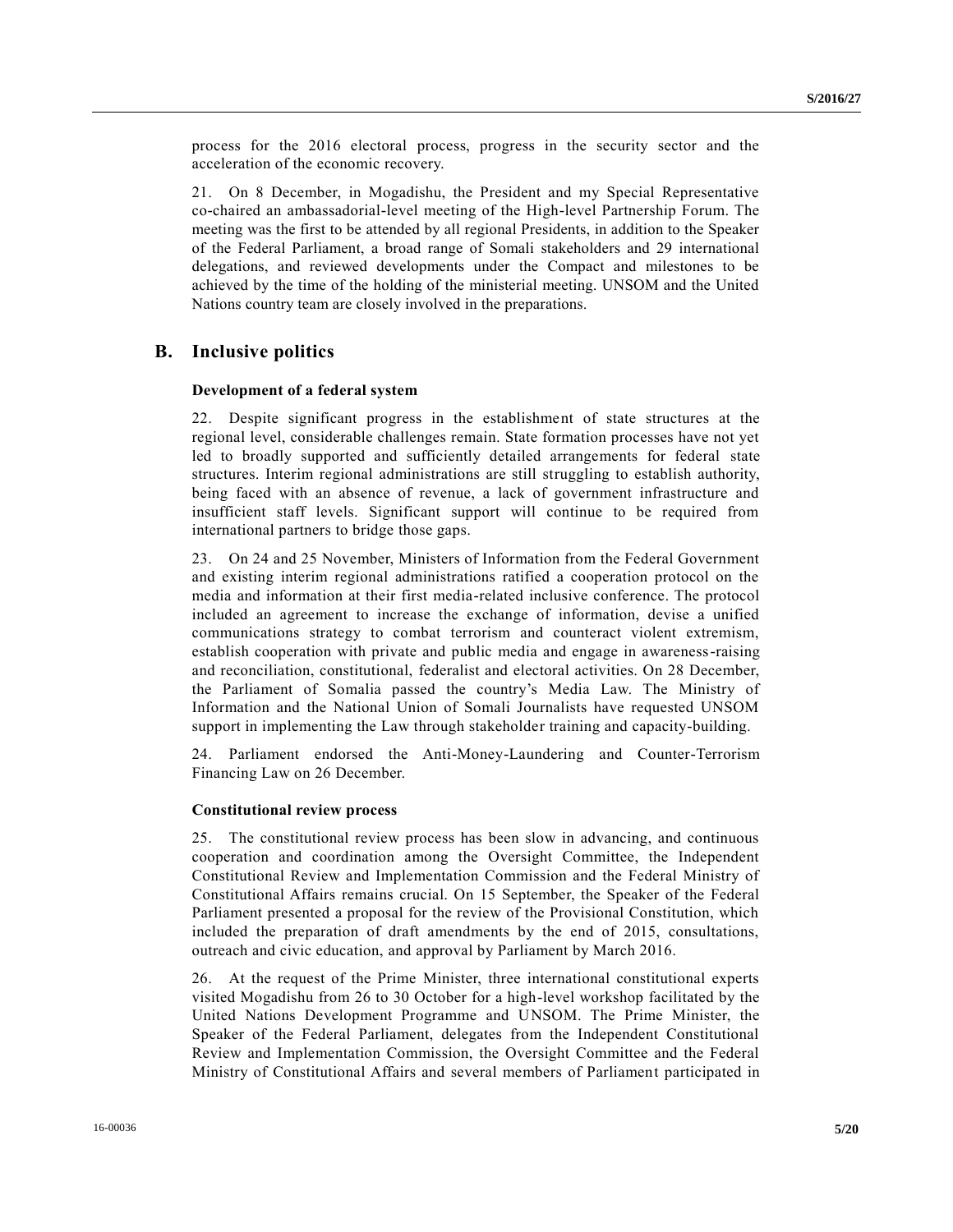the workshop, which provided a platform for open dialogue on the constitutional review. On 9 November, following the discussions at the workshop, the Independent Constitutional Review and Implementation Commission presented revised chapters 1 and 4 of the Provisional Constitution and received instructions from the Oversight Committee for the review of chapters 2, 3 and 5. A subsequent expert workshop to review chapters 1 to 8 from a technical point of view began in Nairobi on 28 December.

#### **Preparations for elections**

27. In addition to consultations on selecting an appropriate electoral model for 2016, the National Independent Electoral Commission started preparations for the eventual conduct of "one person, one vote" elections in 2020. The Commission held its first strategic planning retreat from 29 September to 2 October, following which it adopted its vision, guiding principles and mission statement and its action plan for the period from October 2015 to December 2016. Communications strategy development training took place on 8 October, which aimed at enhancing the Commissioners' skills in disseminating information on the work of the Commission. Commissioners undertook study visits to the United Republic of Tanzania from 21 to 28 October and to Turkey from 31 October to 6 November.

28. Somali stakeholders conducted a consultative workshop on the political party bill, organized by the Ministry of the Interior and Federal Affairs, from 21 to 23 November, ahead of parliamentary consideration of the bill.

### **C. Rule of law and security institutions**

#### **Security sector assistance and reform**

29. The Federal Government is currently developing a national security policy and a national defence act and has acknowledged the importance of enhancing mechanisms for civilian oversight of the security sector. International partners continued to urge the building of a national security sector architecture within a federal system that clearly identifies the roles and responsibilities of security institutions at the federal and regional levels. On 9 September, in an official statement, the President committed to substantive security sector reform, including timely and adequate pay by electronic means, an audit of the sector, the establishment of an interim procurement board, the transfer to a unified biometric registration system and the implementation of a national threat assessment. Meaningful financial and equipment support for the Guulwade (Victory) Plan, which aims at enhancing the ability of the Somali national army to undertake joint operations with AMISOM and assume greater responsibility for security, has yet to materialize.

30. At a Peacebuilding and State-building Goal 2 (Security) working group meeting on 9 September, the Federal Ministry of Finance committed itself to establishing an accountable and transparent security sector payroll system that allowed for the reliable, sustainable and harmonized delivery of salaries and stipends for 22,000 Somali national army and 12,500 Somali police force personnel. Several donors are working closely with the Federal Government on wider reform commitments made by the President as a complement to their contribution to security sector personnel payments. By the end of the reporting period, a total of 19,800 Somali national army and 6,748 Somali police force personnel were biometrically registered in the human resources system.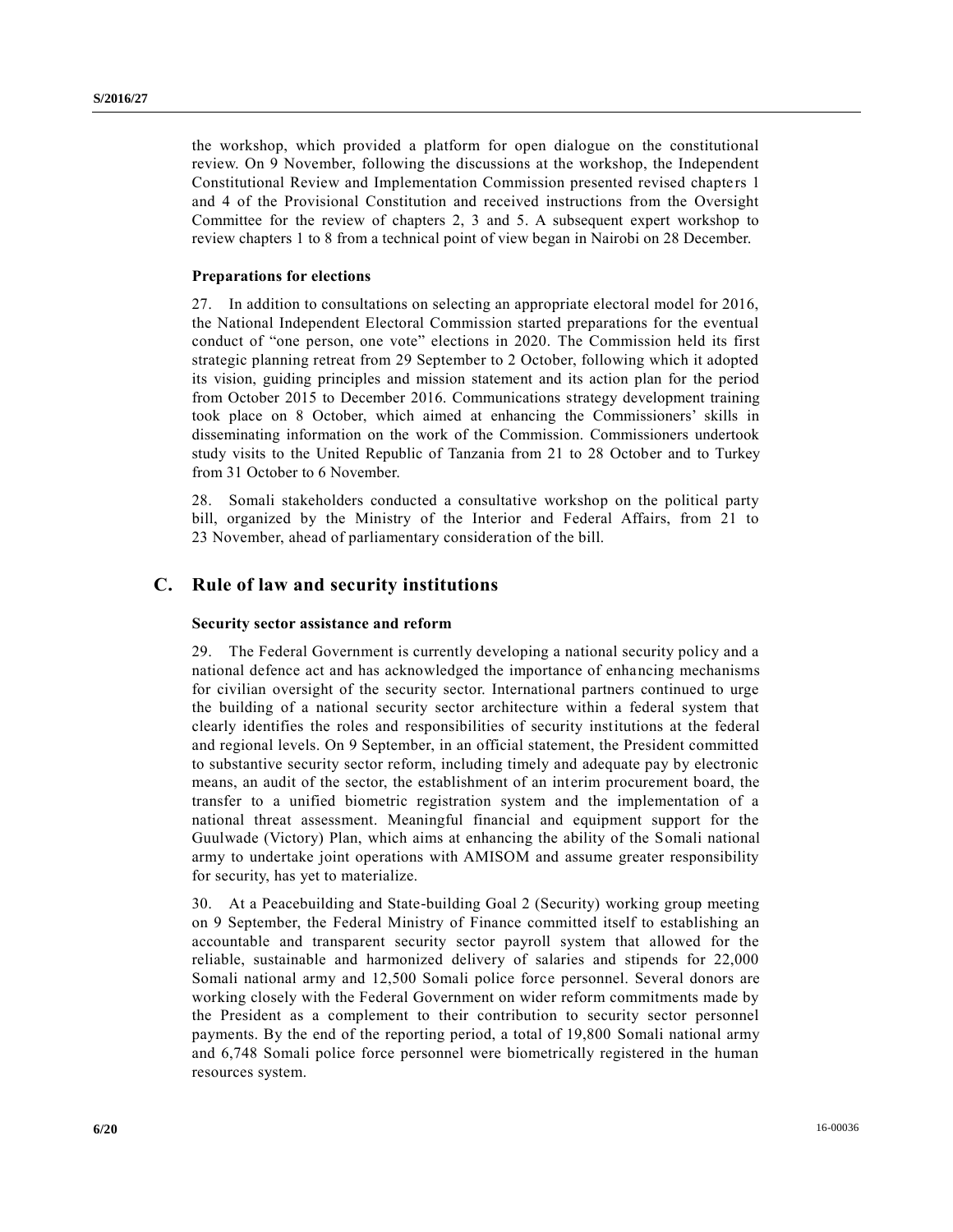31. UNSOM continued to support the work of the National Integration Commission. As at 31 December, the Commission had integrated 1,518 militias from the Interim Juba Administration into the Somali national army, before anticipated losses and desertions, in line with the target of 1,350.

32. In September and October, UNSOM and the Mine Action Service conducted weapon-marking and registration training for 20 representatives from the security and justice sectors. On 15 October, the Mine Action Service handed over three weaponmarking machines to the Federal Government.

#### **Police**

33. The development of the Heegan (Readiness) Plan was completed by the end of October, as requested by the Security Council in its resolution 2232 (2015). The Plan seeks to establish basic policing services across Somalia. It envisages a police service of 12,874 personnel, based on a federal policing model. At a Peacebuilding and Statebuilding Goal 2 working group meeting on 28 October, the Plan was welcomed by international partners as a living document that needed further work, and agreement was reached at the working group meeting on 9 December to further refine technical aspects to allow for its implementation. From 27 to 29 September, the Somali police force, supported by UNSOM and AMISOM, held its first workshop in Mogadishu on a new policing model for Somalia, attended by representatives from all existing interim regional administrations.

34. The Juba police training camp opened in Kismaayo on 23 October. In addition, 200 recruits graduated from a programme funded by the United Kingdom of Great Britain and Northern Ireland and implemented with the support of AMISOM police in Baidoa. On 11 November, stipend payments to the Somali police force recommenced, with a total of \$4.3 million paid to 5,200 officers to cover eight months of arrears. On 9 September, 56 police patrol vehicles donated by Japan were handed over to the Somali police force in Mogadishu, 21 of which were distributed to subfederal entities.

#### **Disarmament, demobilization and reintegration**

35. UNSOM supported the Federal Government in launching a strategic communications plan for the national programme for disengaged combatants, coordinating two workshops in Mogadishu on 1 and 26 November. The plan, which highlights the benefits of the national programme, is intended to trigger further defections from Al-Shabaab. As at 13 December, 345 males were being hosted in the centres of the national programme: 225 in Mogadishu (Serendi Facility), 25 in Beledweyne (Hiil Walaal Facility) and 95 in Baidoa. Beneficiaries receive vocational training, traditional dispute resolution training and trauma therapy. Individuals are reintegrated into society upon the determination of an exit board. The International Organization for Migration, with funding support from UNSOM, opened the first safe house for disengaged female Al-Shabaab combatants on 1 November in Baidoa, which is currently hosting the first 16 female and 20 dependent child beneficiaries.

#### **Maritime security**

36. The Federal Government, with support from UNSOM, continued to draft the Naqude (Captain) Plan to train and equip the Somali Navy and Coast Guard. Capacity-building for the maritime police force, drafted with support from UNSOM, was incorporated into the Heegan Plan. The Government raised funding, with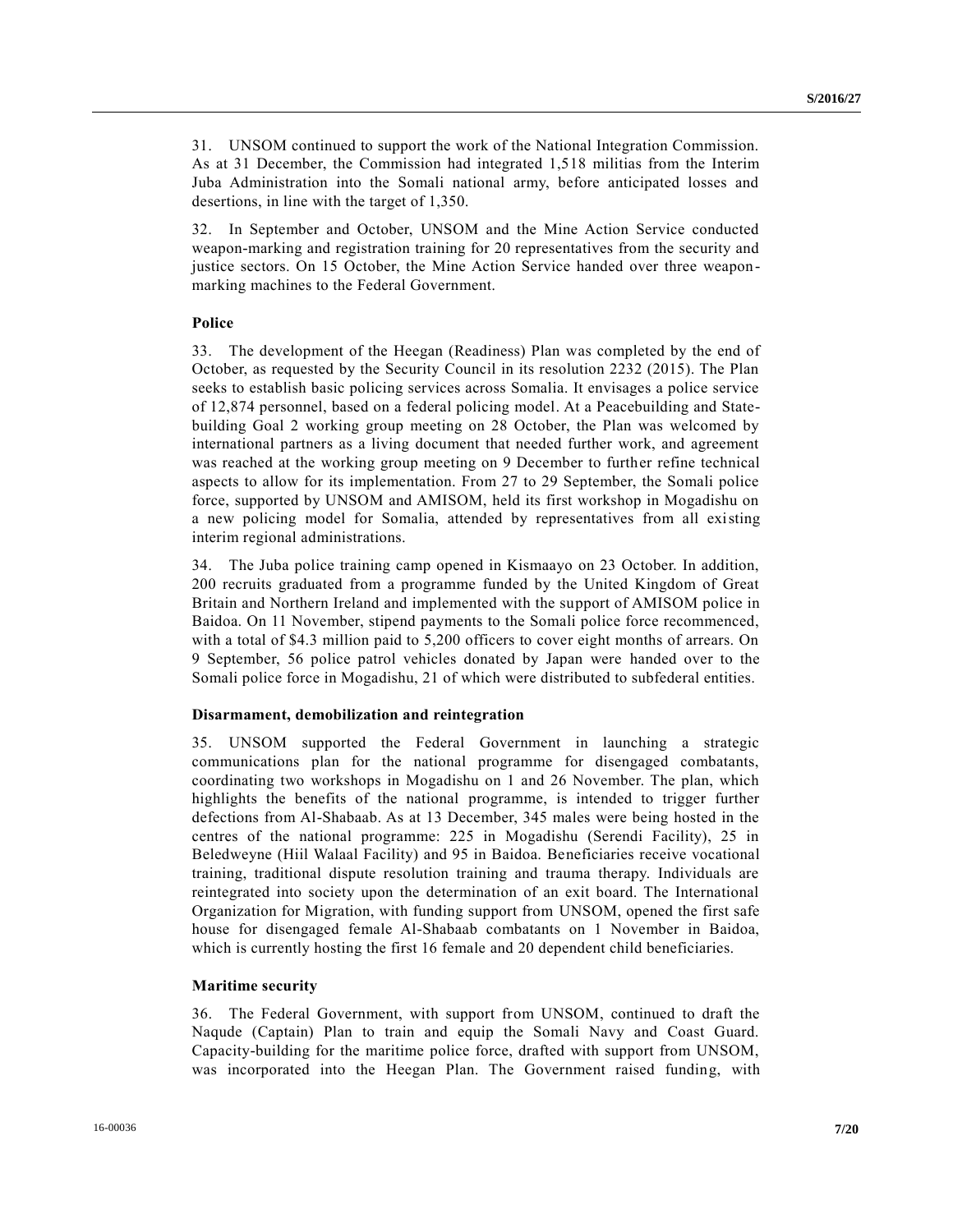UNSOM assistance, for the re-establishment of a Somali maritime administration department and began to develop a new Somali maritime code.

#### **Mine action**

37. On 1 October, the Council of Ministers approved the national mine action legislation, policy and budget of the Somalia Explosive Management Authority, and the Federal Government ratified the Convention on Cluster Munitions. On 4 December, the Federal Government launched the Badbaado (Protection) Plan, which outlines the international support required to coordinate and implement explosive hazard management operations in Somalia.

38. Earlier in the reporting period, Somali teams worked on a UNMAS project to assess and mark explosive hazards for destruction in 76 communities along the Somali-Ethiopian border.

#### **Justice and corrections**

39. UNSOM continued to support the development of the Onkod (Thunder) Plan to build an effective federal Custodial Corps through legislative reform, organizational restructuring and infrastructure development. As at 31 December, 1,317 prison staff were biometrically registered in the human resources system for the security forces. UNSOM completed five training courses for 126 staff in Mogadishu and Baidoa, focusing on basic prison officer duties, human rights and emergency medical training, and conducted the first all-female workshop for 32 female Custodial Corps officers from six prisons, addressing gender equality issues. UNSOM supported the Federal Ministry of Justice in planning a consultative workshop, tentatively scheduled for January 2016, to determine the framework of a new justice and corrections model for Somalia in the context of federalism.

40. On 22 October, UNSOM organized a workshop with national counterparts to identify priorities and key deliverables for the implementation of the Somalia Joint Rule of Law Programme. The Peacebuilding and State-building Goal 3 (Justice) working group, in its meetings on 28 October and 10 December, approved the deliverables and agreed on a schedule to guide the implementation of the Programme.

### **D. Economic foundations**

41. On 5 October, the Somalia Development and Reconstruction Facility Steering Committee granted approval for a joint programme on sustainable charcoal reduction and alternative livelihoods. In accordance with Security Council resolution 2036 (2012), the programme will seek to curb regional trade in charcoal while promoting alternative sources of domestic energy and livelihoods.

42. In early November, the World Bank launched the Somalia Economic Update, the first in a series of reports designed to stimulate debate on economic policy and public financial management reform. The report noted that Somalia's economy had remained resilient despite two decades of conflict and was driven mainly by the private sector. The gross domestic product of Somalia was estimated at \$5.4 billion (2013), or \$435 per capita, placing Somalia among the five poorest countries in the world. The report found that remittances provided a lifeline to the Somali economy and that massive infrastructural gaps created high costs for businesses.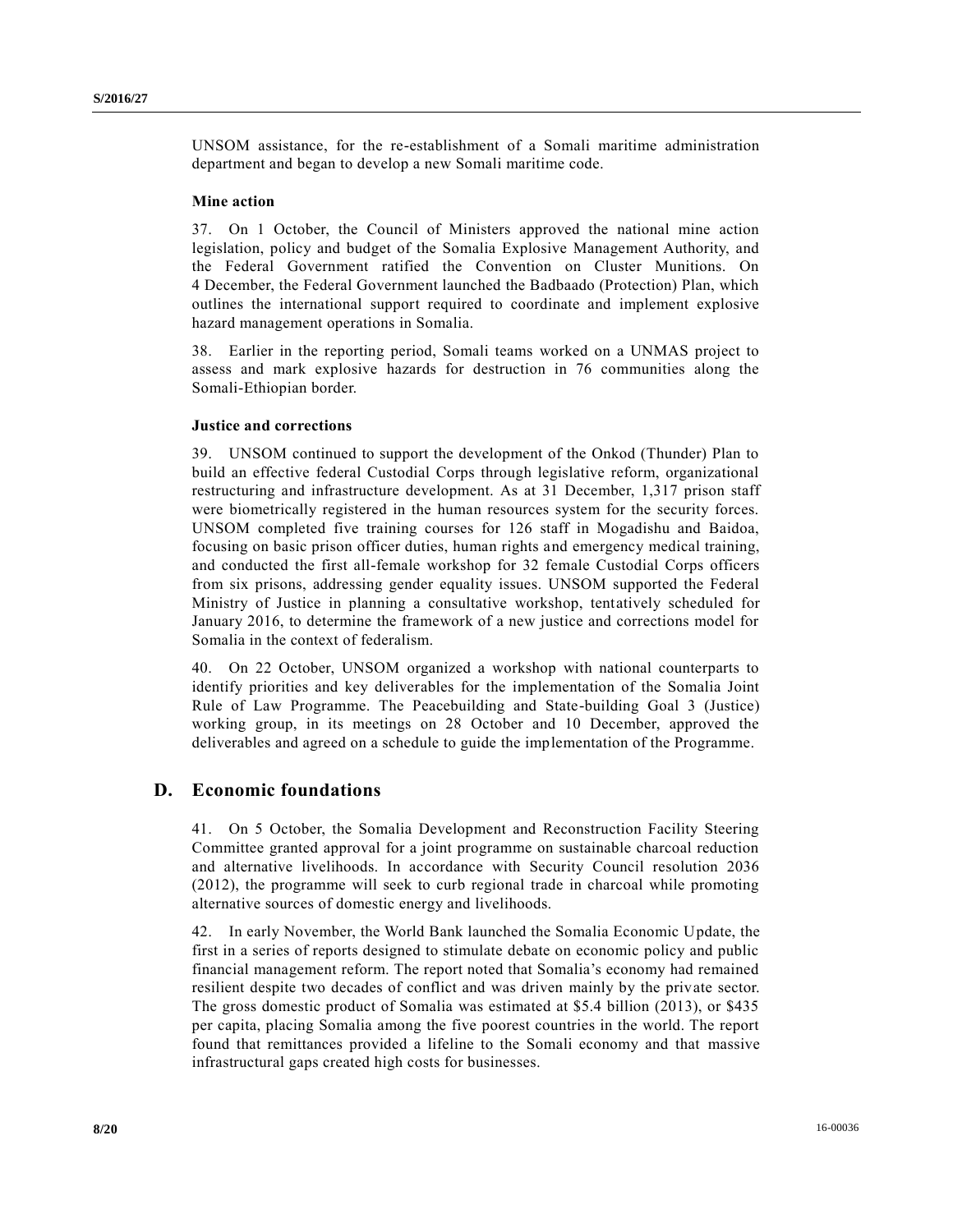43. Approval was granted for the World Bank project to support remittance flows to Somalia, in compliance with international anti-money-laundering and counterterrorism financing regulations, and to the special financing facility for local development to rehabilitate critical local infrastructure. A transport needs assessment was completed to inform priority projects for potential funding through the African Development Bank-led Somalia Infrastructure Trust Fund.

44. From 11 to 14 December, my former representative on the human rights of internally displaced persons, Walter Kälin, conducted a scoping mission in Mogadishu as part of his assignment to develop a comprehensive strategy for durable solutions for the 1.1 million internally displaced persons in Somalia. The visit was met with enthusiasm by the Federal Government and international partners. As an initial finding, Mr. Kälin concluded that the protracted nature of displacement in Somalia required a stronger emphasis on development efforts and the mainstreaming of issues relating to internally displaced persons into development planning.

### **E. Revenue and services**

45. On 2 October, the second World Bank Recurrent Cost and Reform Financing Project was launched to support the Federal Government in developing a more robust payroll system for civil servants and in expanding service delivery in health care and education. Subsequently, the Federal Minister of Finance convened a meeting in the first week of November with counterparts from the existing interim regional administrations and Puntland, signalling both the mandate and the ability of the Federal Government to play a role in coordinating Somali regions, particularly on the issue of fiscal management.

46. The United Nations and the World Bank continued to collaborate on their respective national funding mechanisms, designed to channel funds directly to government entities, in support of the increased use of national systems and stronger macroeconomic and fiscal management. The Peacebuilding Fund confirmed an initial allocation of \$2 million through the United Nations mechanism. Functional reviews were undertaken to help the Government to strengthen internal ministerial structures.

### **F. Cross-cutting issues**

### **Stabilization and community recovery**

47. Efforts continued to coordinate Government, AMISOM and international efforts for the stabilization of districts recovered from Al-Shabaab. Joint planning and synchronization between military and civilian actions remain a challenge. It remains imperative that military operations provide the conditions necessary for stabilization in recovered areas, as recognized by the United Nations-African Union benchmarking review.

48. In October and November, access to some districts was affected by the floods caused by heavy rains brought on by the El Niño phenomenon. All districts have some level of deployment of caretaker administrations, with the exception of Baardheere, where a caretaker administration has been identified but not yet deployed. The training of 130 police officers to be deployed to the districts has been completed,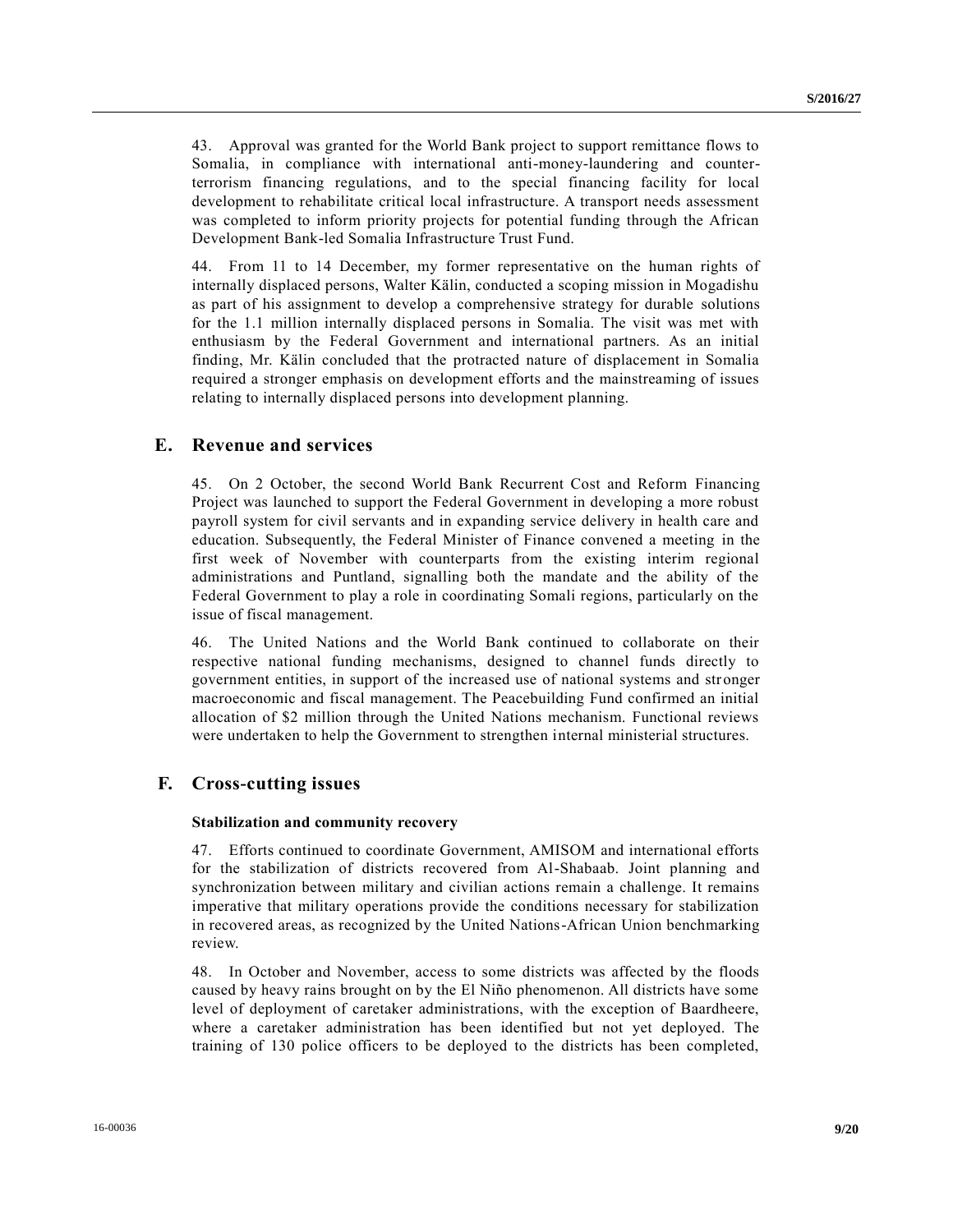although deployment to newly recovered areas continues to be a challenge, despite agreements and the initial allocation of resources from the Peacebuilding Fund.

49. Some level of economic activity was reported in most districts, owing mainly to the mobilization of the community and sometimes with injections of capital from the diaspora. In addition to the rehabilitation of administrative offices, schools, police stations, courts and health-care facilities, community projects were ongoing in nine districts with the support of the Somalia Stability Fund, the United States Agency for International Development and AMISOM quick-impact projects.

### **Human rights**

50. During the reporting period, a total of 123 civilian casualties were documented, compared with 113 over the previous reporting period. Of those, Al-Shabaab or unidentified armed individuals were implicated in the killing of 95 people, with Somali security forces implicated in the killing of 27 people and AMISOM forces implicated in 22 killings.

51. The military courts handed down four death sentences. The Interim Juba Administration executed 14 people without due process. More than 60 suspected wives of Al-Shabaab members were forcibly displaced. More than 300 people, 250 of whom were in Puntland, were arrested during security sweeps targeting Al-Shabaab elements. Most were released after screening. In Puntland, house-to-house searches targeted youth, mostly from outside Puntland.

52. Freedom of expression continues to be challenged. In separate incidents, the National Intelligence and Security Agency and Puntland and "Somaliland" authorities arrested various media workers for hosting shows or publishing news stories on the country's political situation. Puntland authorities also banned more than 35 media websites. Four musicians were arrested in "Somaliland" for allegedly promoting Somali "union" in Mogadishu.

53. The non-payment of salaries to security personnel continued to be a challenge and was linked to violations of human rights by security forces and the erection of illegal checkpoints to extort money from civilians in parts of southern and central Somalia.

54. UNSOM provided training on international human rights and humanitarian law for security forces and civil society organizations, including 79 members of the Somali national army, 25 Somali police force personnel and 54 civil society representatives. The Assistant Secretary-General for Human Rights emphasized matters relating to human rights due diligence policy in his discussions with AMISOM and federal and regional interlocutors during his visit to Somalia from 14 to 17 November.

55. Following work with UNSOM on the implementation of the recommendations of the universal periodic review in 2012 and on the creation of a human rights road map, the Federal Government submitted its national report for the second cycle of the universal periodic review for January 2016, and the Parliamentary Committee on Human Rights held regional consultations on the National Human Rights Commission bill. The mandate of the independent expert appointed by the Secretary-General on the situation of human rights in Somalia was renewed by the Human Rights Council in its resolution 30/20.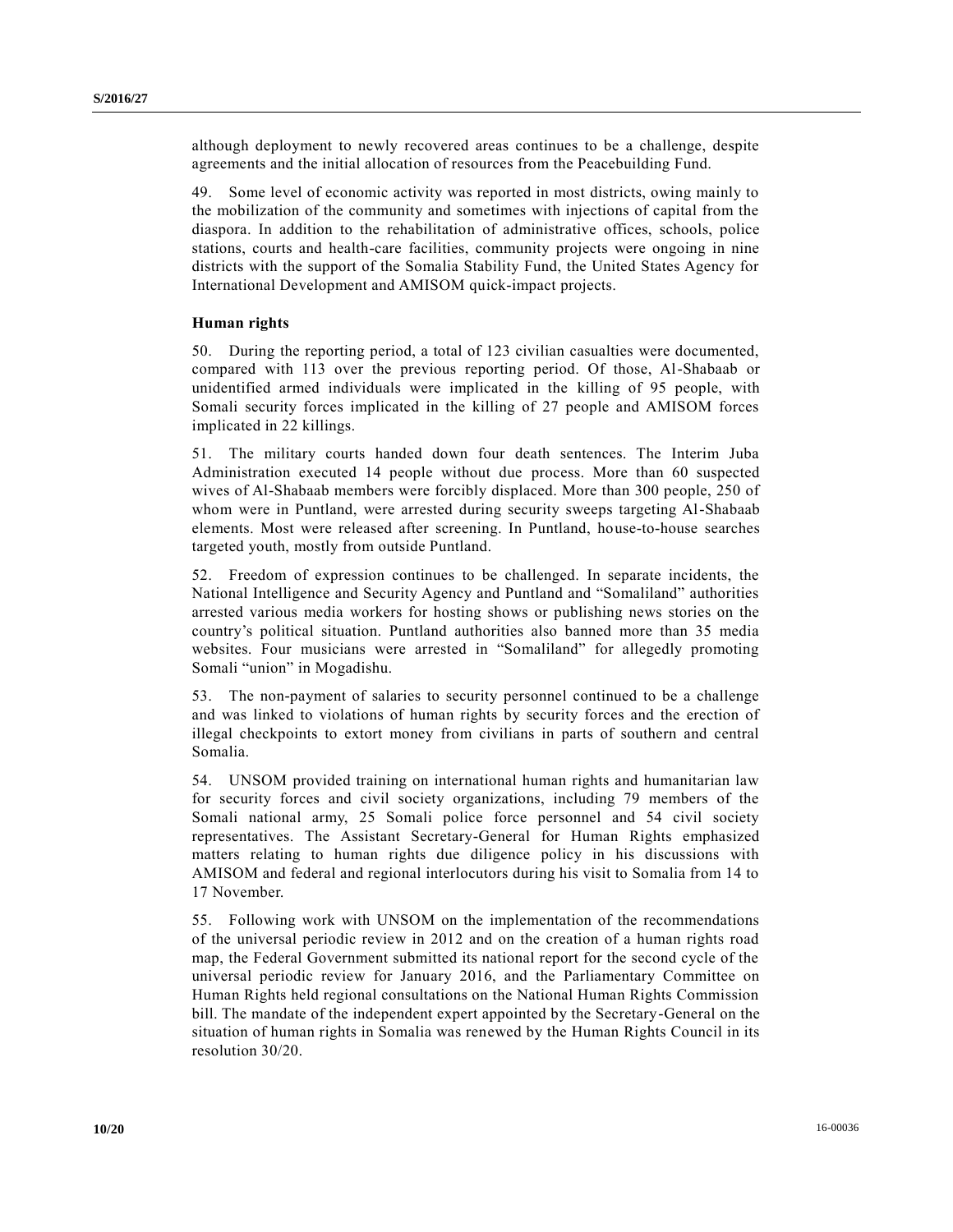56. UNSOM, in consultation with the Counter-Terrorism Committee Executive Directorate, provided detailed comments on the Counter-Terrorism bill of June 2015 to guide the legislature in ensuring that the bill conforms with international legal standards. The bill is expected to be considered imminently by Parliament.

#### **Gender equality and women's empowerment**

57. On 15 September, with UNSOM support and the presence of more than 50 federal, regional and civil society representatives and international partners, the Federal Ministry of Women and Human Rights Development launched the national gender policy formulation process in Mogadishu. It is expected that, upon completion, the policy will provide an overall framework for the advancement of women's rights, gender equality and the women, peace and security agenda in Somalia.

58. Women actively participated in consultations on the 2016 electoral process. Women's groups also held their own consultations to determine a common position and enhance their advocacy at the National Consultative Forum.

59. On 28 October, my Special Representative hosted an open day with more than 60 women leaders, peacebuilders, activists, Federal Ministers, Federal members of Parliament, women in security sector institutions, youth and students. At the event, women leaders shared their concerns and recommendations on how to advance the women, peace and security agenda and increase the representation of women in the 2016 electoral process.

60. From 2 to 6 December, with United Nations support, 28 women leaders, including Federal members of Parliament, civil society representatives and peace activists, undertook a peace mission from Mogadishu to Gaalkacyo to advocate for and negotiate peace.

#### **Child protection**

61. On 1 October, Somalia became the 196th State to ratify the Convention on the Rights of the Child.

62. On 21 October, UNSOM and the United Nations Children's Fund (UNICEF) organized a one-day workshop to develop a capacity-building and training plan for the Child Protection Unit of the Somali national army to support the Federal Government in the implementation of signed action plans, the dissemination of policies throughout army units and the setting up of systems to ensure compliance.

63. As at 14 November, the Federal Government, with support from UNSOM and UNICEF, had facilitated the release of 79 boys from facilities in Mogadishu and Beledweyne, where they had been held as part of the rehabilitation programme for defectors from Al-Shabaab. The children were handed over to UNICEF-supported NGOs and enrolled in community-based reintegration services. This brought the total number of supported children affected by the conflict since December 2014 to 749 (620 boys and 129 girls) and concluded a long period of intensive United Nations advocacy for children affected by armed conflict. It is an important achievement by the Government in its commitment to implement Somalia's action plans on children and armed conflict.

64. At least 157 incidents of grave violations against children were documented in the reporting period, in particular killing and maiming and recruitment and use,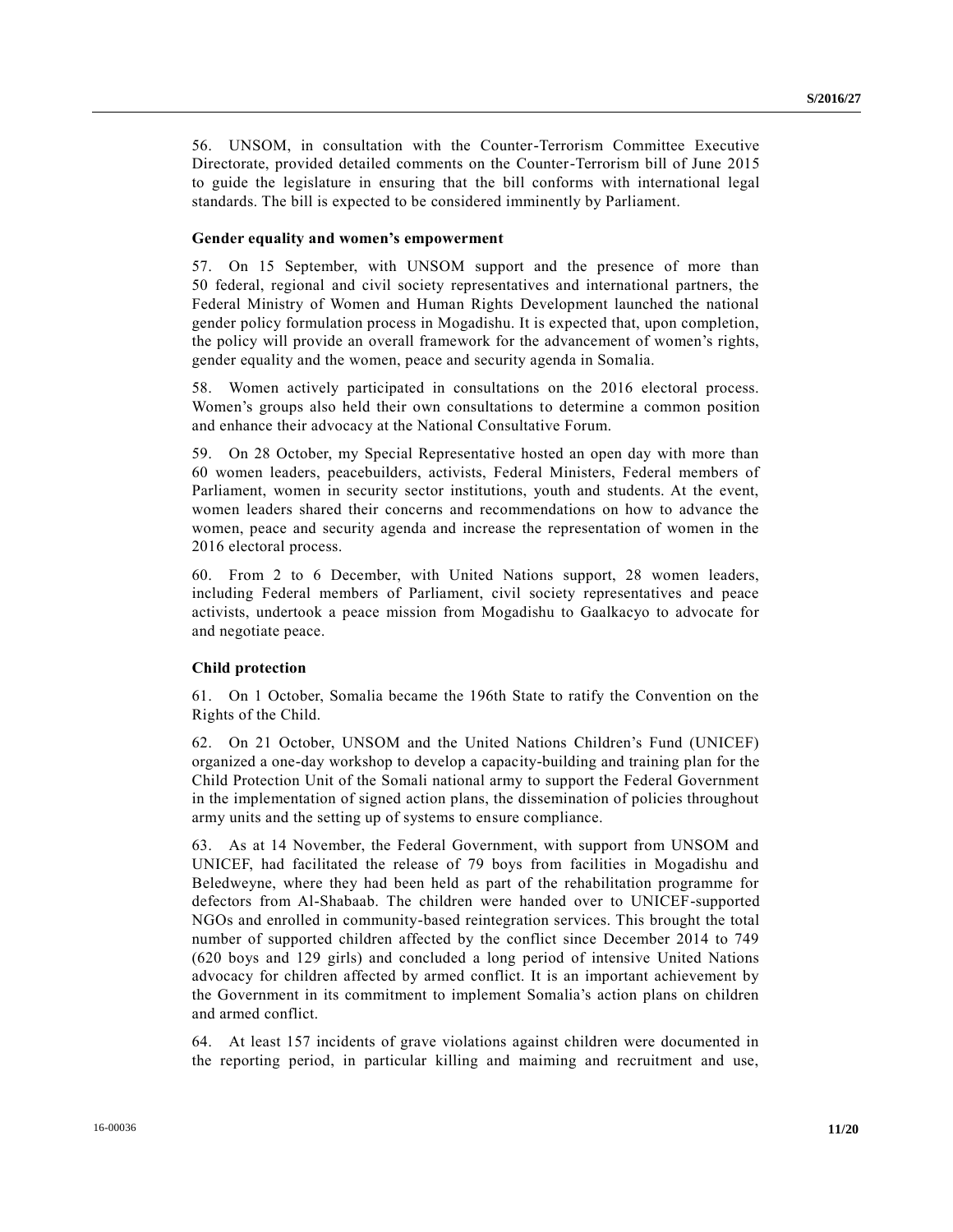affecting 146 children (128 boys and 18 girls) and mainly perpetrated by the Somali national army and Al-Shabaab.

### **Prevention of sexual violence**

65. In accordance with the requirements set out in Security Council resolution 1960 (2010), the United Nations formed a working group on the monitoring, analysis and reporting arrangements with regard to conflict-related sexual violence on 5 November to ensure the systematic gathering of timely, accurate and reliable information on such violence against women, men and children in Somalia. The information will be used to promote increased and timely action to prevent and respond to conflict-related sexual violence.

66. The Team of Experts on the Rule of Law and Sexual Violence in Conflict, mandated by the Security Council in its resolution 1888 (2009), continued to support efforts to address sexual violence in Somalia, including the submission of proposed revisions to the rape and sexual violence bill currently before the "Somaliland" parliament.

## **IV. Humanitarian situation**

67. The humanitarian situation in Somalia remains worrying. The El Niño phenomenon caused flooding from the start of the rainy season in October, cumulatively affecting 145,000 people and displacing an estimated 60,000 people across southern and central Somalia. Early warning, preparedness and response activities continued, with the collaboration of federal and regional authorities. The risk of flooding remains. Overall, 4.9 million people need assistance: 308,000 children under 5 years of age are acutely malnourished and 56,000 are severely malnourished. More than 1.1 million people remain internally displaced. In "Somaliland", the El Niño phenomenon has exacerbated drought conditions, severely affecting livelihoods, and nearly 129,000 people are estimated to be food insecure. The authorities issued a drought appeal on 10 August.

68. From January to October 2015, nearly 220,000 acutely malnourished children under 5 received life-saving nutrition services. More than 1.5 million people received basic health-care services; protection services reached 303,000 people, including 42,802 children; household and shelter assistance reached 145,000 people; and 44,000 learners accessed education activities. Around 100,000 people received cash transfers. In October, around 406,000 people received food assistance, 393,000 received livelihood support and 621,000 received livelihood seasonal inputs. On 15 November, the authorities launched a nationwide measles immunization campaign targeting 4.4 million children. Somalia has successfully controlled polio, with no new cases reported in the past 15 months.

69. Since 8 December 2014, UNHCR has assisted 5,823 Somali returnees from Kenya. Since the onset of the conflict in Yemen, UNHCR has registered 29,640 persons arriving from Yemen, including 26,282 Somali returnees, 3,138 Yemeni refugees and 220 others.

70. Humanitarian funding since January 2015 totalled \$543 million, including \$328 million (38 per cent) of the \$863 million requested for the Humanitarian Response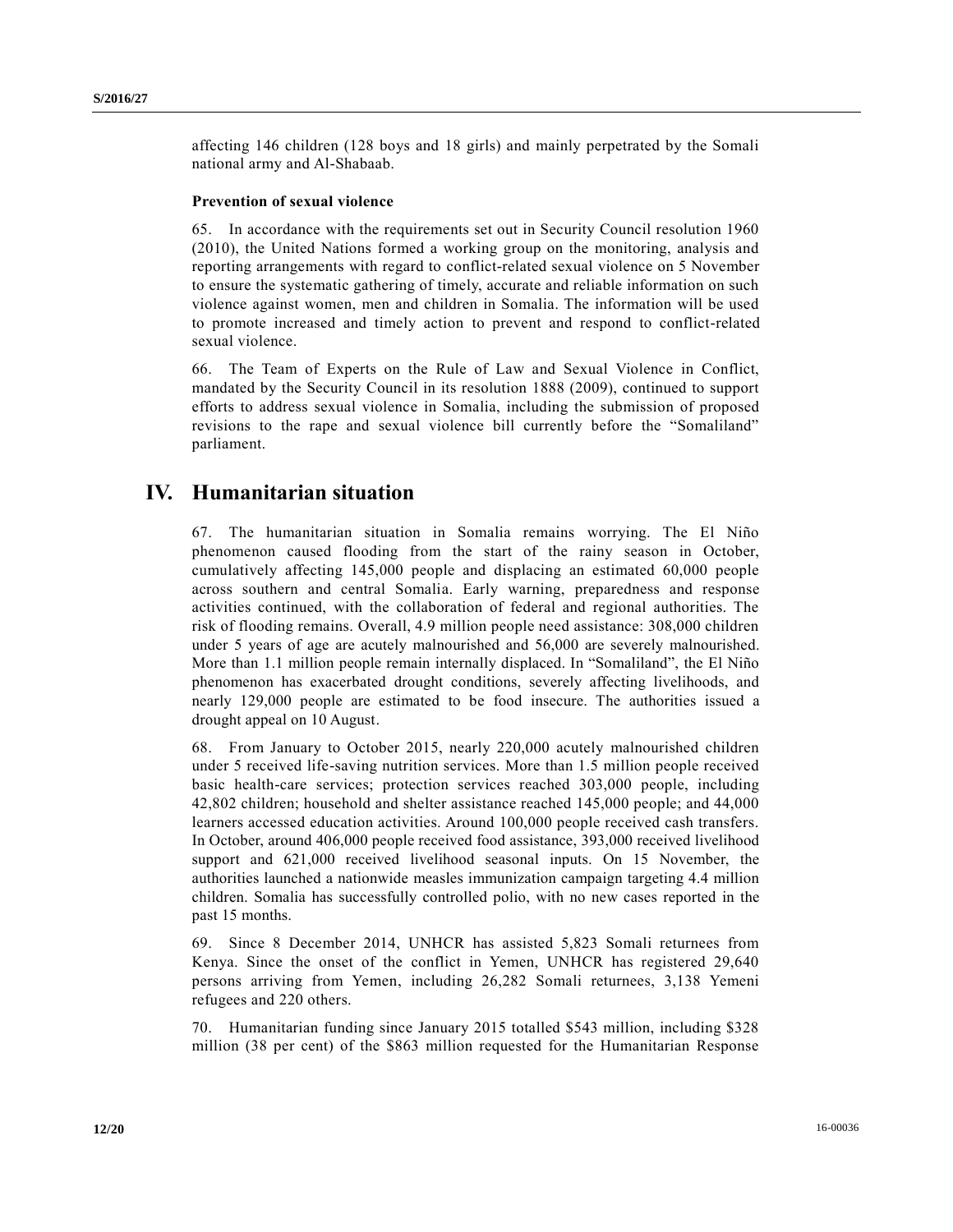Plan for Somalia for 2015. There were shortfalls across all sectors. Of the \$30 million requested for El Niño preparedness and response, \$14 million was received.

71. The operating environment remains dangerous, with an increase in attacks against humanitarian workers. In 2015, 120 violent incidents affecting humanitarian organizations were recorded, compared with 75 in 2014. Twelve humanitarian workers were killed, 17 injured, 36 arrested and 8 abducted. Administrative impediments continued to disrupt aid delivery. On 18 November, the Deputy Prime Minister convened 20 local and international NGOs for a round-table discussion with the Resident and Humanitarian Coordinator on the national policy on NGOs, the accelerated and unimpeded delivery of services and strengthening the role of local NGOs as implementing partners.

72. Road access to 28 districts in southern and central regions and Buhoodle district in the north was severely constrained by illegal checkpoints, road blockages and insecurity, which affected commercial activity, the movement of people and humanitarian assistance. The main roads most affected remained the Beledweyne-Buulobarde-Mogadishu, the Mogadishu-Baidoa-Doolow and the Mogadishu-Marka-Baraawe-Kismaayo roads. Since July, new military offensives have exacerbated the restrictions. The presence of Al-Shabaab on roads between Diinsoor and Ufurow, in the Bay region, and Baardheere, in the Gedo region, is a concern. Flooding and poor road conditions have rendered some roads in the Hiraan, Shabelle Dhexe, Juba Dhexe, Juba Hoose and Shabelle Hoose regions impassable.

## **V. Targeted sanctions**

73. On 18 September, the Assistant Secretary-General for Humanitarian Affairs and Deputy Emergency Relief Coordinator briefed the Security Council Committee on Somalia and Eritrea on the report submitted pursuant to paragraph 42 of Council resolution 2182 (2014) (see [S/2015/731,](http://undocs.org/S/2015/731) annex). The Somalia and Eritrea Monitoring Group presented its final report on Somalia to the Committee on 22 September (see [S/2015/801\)](http://undocs.org/S/2015/801). The Federal Government submitted its second report pursuant to paragraph 9 of Council resolution 2182 (2014) to the Council on 29 September. On 20 November, I appointed eight experts to serve on the Monitoring Group until 15 December 2016 (see [S/2015/898\)](http://undocs.org/S/2015/898).

# **VI. Support to the African Union Mission in Somalia, the Somali national army and the United Nations Assistance Mission in Somalia**

74. Pursuant to Security Council resolution 2245 (2015), the United Nations Support Office to the African Union Mission in Somalia (UNSOA) was renamed the United Nations Support Office in Somalia (UNSOS). The Support Office is developing compacts with AMISOM and UNSOM to support those entities, which are expected to be finalized in early 2016.

75. The Director of UNSOS visited Addis Ababa in November and December for consultations with the African Union, the newly appointed Special Representative of the Chairperson of the African Union Commission for Somalia, AMISOM troopcontributing countries and Member States on the implementation of Security Council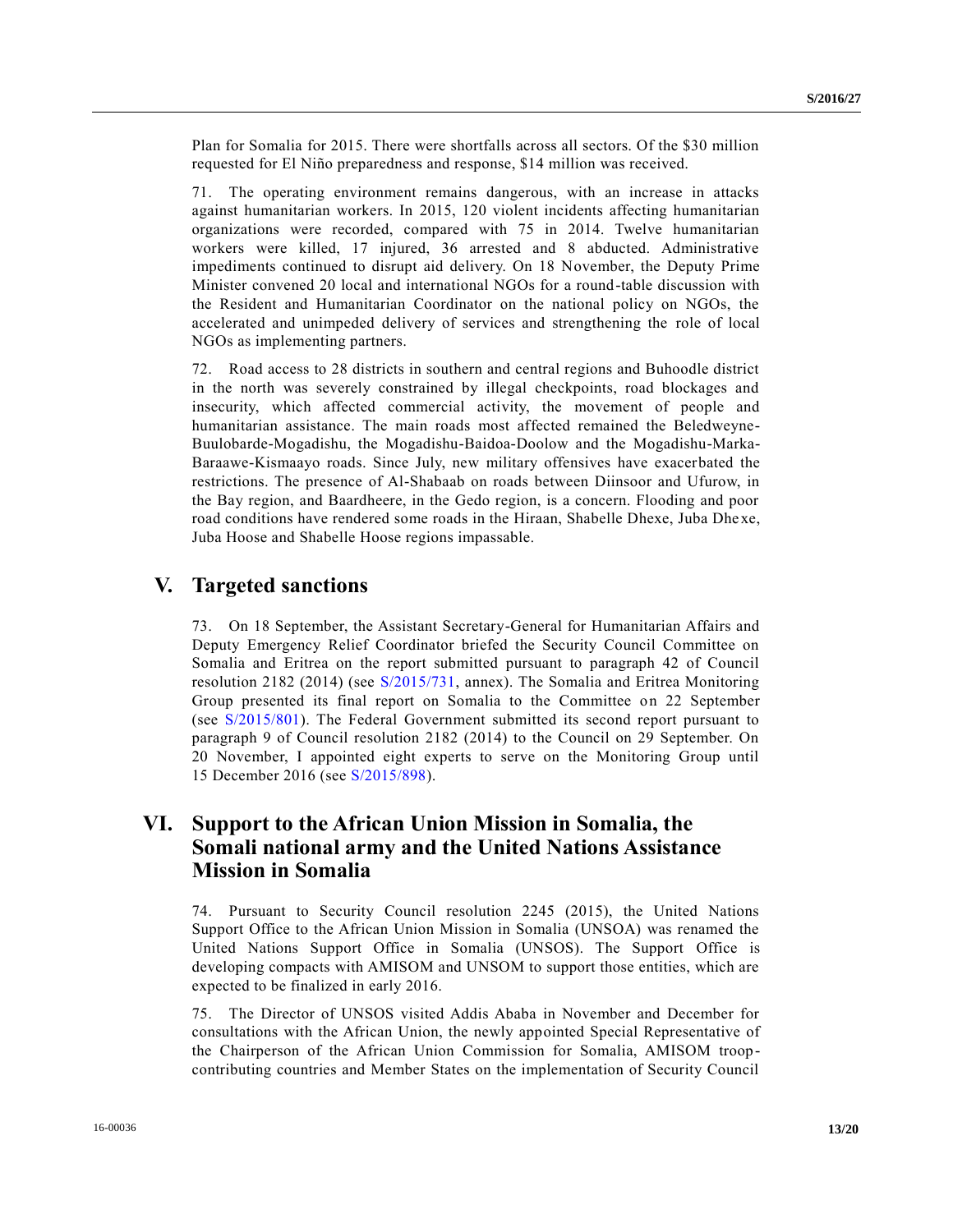resolution 2245 (2015). Preliminary meetings between the aforementioned Special Representative and my Special Representative took place in mid-December.

76. The Director of UNSOS concluded negotiations with African Union and AMISOM representatives on the final draft umbrella memorandum of understanding between the African Union and the United Nations on the provision of logistical support to AMISOM. The memorandum of understanding is expected to be signed in the coming weeks. UNSOS has also commenced negotiations with the African Union, AMISOM and troop-contributing countries on the tripartite memorandum of understanding on contingent-owned equipment. It is negotiating maintenance and repair contracts to ensure that at least 75 per cent of vehicles donated under the memorandum of understanding are kept operational, as required by the Security Council in its resolution 2245 (2015).

77. As part of its civilian staffing review, UNSOS identified 31 posts critical in meeting immediate surge requirements, estimated to cost around \$2 million and to be funded under general temporary assistance from existing resources. Subject to approval, staff will be assigned to the general temporary assistance positions during the first quarter of 2016. UNSOS is also implementing internal restructuring, in line with the global field support strategy.

78. UNSOS, in coordination with United Nations Headquarters, is working with the Government of the United Kingdom on the deployment of 70 uniformed personnel pledged by that country. Possible areas of engagement are the establishment of mission enabling units, engineering construction projects, military medical capability, enhancement of the potable water supply capacity of AMISOM, military information and analysis and the repair of combat vehicles and heavy equipment.

79. UNSOS continued to provide logistical support to AMISOM in all sectors. However, insecure main supply routes remained a challenge to the movement of UNSOS convoys by road. With regard to air support, UNSOS deployed 10 rotary and 4 fixed-wing air assets at the main and sector hubs, enabling significantly improved air movement within southern and central Somalia. In addition, the implementation of an all-inclusive standby contract has enhanced operational flexibility for UNSOS, resulting in reduced mission costs and better utilization of available resources. The United Nations continues to negotiate with the Government of Uganda on a letter of assist for the deployment of five military helicopters to AMISOM.

80. UNSOS has been conducting night-time helicopter search and rescue operations and medical and casualty evacuations, which have enhanced its capability to provide vital emergency support. It has also been conducting a robust aviation security and operational risk management programme in its area of operations, with the support of AMISOM, the United Nations country team, the Federal Government and the International Civil Aviation Organization.

81. UNSOS supported the rotation of Burundian and Ugandan troops and some of the Djibouti troops during the reporting period, as well as the deployment of 600 additional Ethiopian troops and contingent-owned equipment to Kismaayo. The remainder of the Djibouti troops will be rotated in January 2016.

82. UNSOS trained 507 AMISOM personnel in the areas of conduct and discipline, gender, HIV/AIDS, child protection, medical services, water treatment, radio communications, diesel kitchen operations, logistics and fuel operations.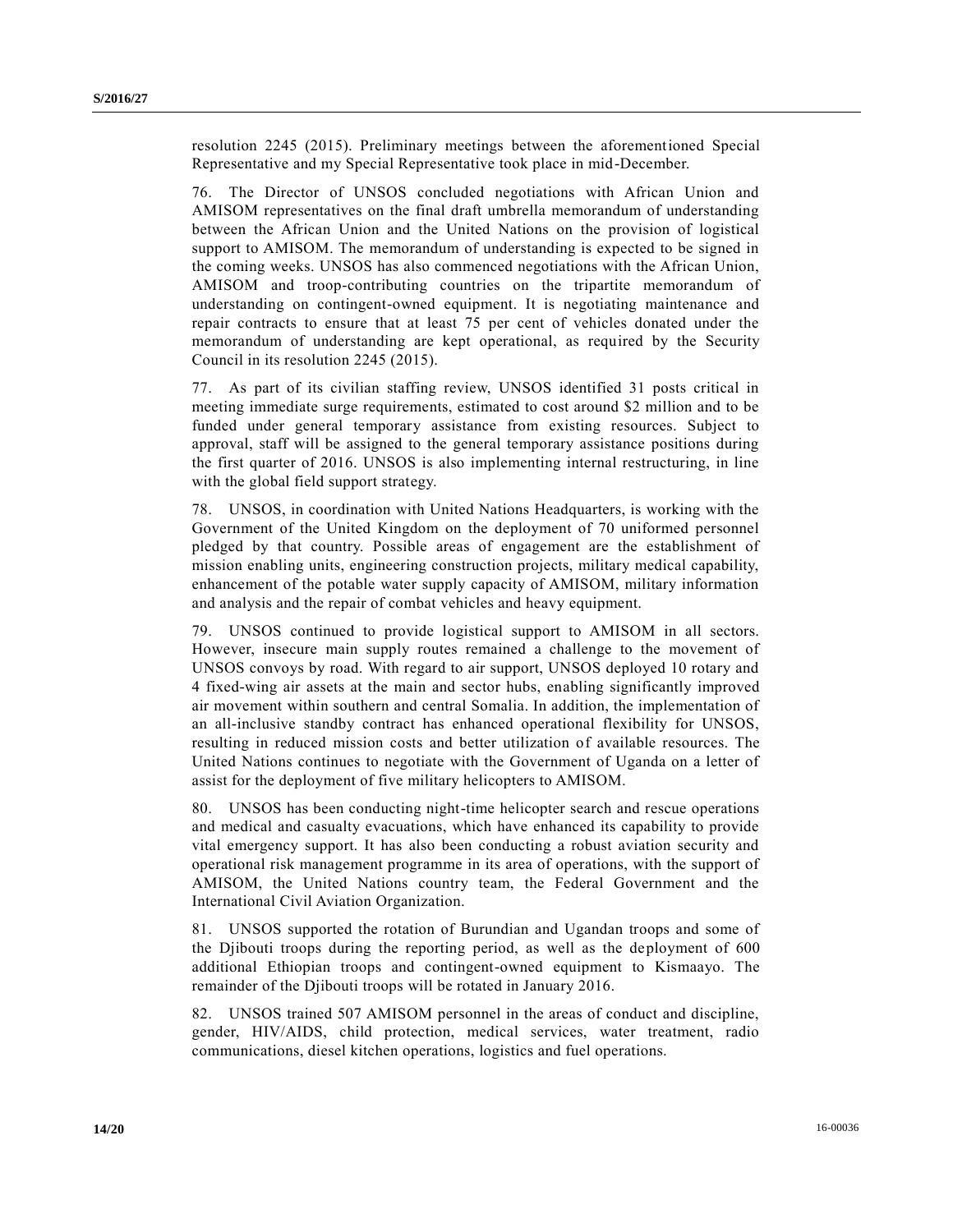83. UNSOS encountered difficulties in the delivery of support arising from the nonimplementation by the host country of some of the provisions of the status-of-mission agreement. Violations included the failure to grant gratis visas and work permits, occasional demands to United Nations contractors for payment and the detention of contractor personnel pending such payment.

84. The Mine Action Service continued to train, equip and mentor 13 AMISOM teams in improvised explosive device mitigation measures and explosive ordnance disposal. To address the threat from improvised explosive devices and support AMISOM mobility, the Service continued to provide data, analysis and advice through staff at AMISOM Force Headquarters, sector headquarters and the AMISOM integrated support office. AMISOM also utilized the Service's community-based explosive hazard survey and clearance teams along main supply routes to obtain a clearer vision of the security landscape. AMISOM used information provided by the Service on community priorities and the condition of towns and villages in newly recovered areas.

85. Planning for the establishment and operationalization of mission enabling units has begun, and an African Union and United Nations steering group will commence work in the coming weeks to establish governance structures, including standard operating procedures and command and control.

86. UNSOS has pre-positioned supplies to support more than 1,500 Somali national army troops in Sector 2 (Juba Hoose and part of Juba Dhexe).

87. Since my previous report, the Trust Fund in support of the Somali national army received a total contribution of \$16.3 million from the United States of America and Denmark. UNSOS spends around \$1 million each month to support the Somali national army, mainly on rations, delivery costs and aeromedical/casualty evacuations. The current balance of the Trust Fund in support of AMISOM is \$1.7 million.

88. Pursuant to paragraph 15 of Security Council resolution 2245 (2015), UNSOM and UNSOS are in discussion with United Nations entities that may have capacity to deliver the non-lethal support package to the Somali police force and the Puntland forces earmarked for integration into the Somali national army.

89. UNSOS continued to support UNSOM activities, including the National Consultative Forum and High-level Partnership Forum meetings. UNSOS also provided support for the expansion of UNSOM in Mogadishu and the regions by completing accommodation and office facilities that met minimum operating security standards in Beledweyne and Baidoa.

### **Human rights due diligence policy**

90. My Special Representative provided a formal update to AMISOM on the outcome of the UNSOM investigations into the alleged human rights violations by AMISOM during the previous reporting period and requested AMISOM to provide a written update on investigations or further actions it has taken in that regard.

91. Joint efforts by UNSOM, UNSOS and AMISOM are being put in place to strengthen accountability and investigative measures to address violations by AMISOM within the human rights due diligence policy framework. The human rights due diligence task force conducted a general and preliminary risk assessment and a human rights due diligence assessment of air assets. My Special Representative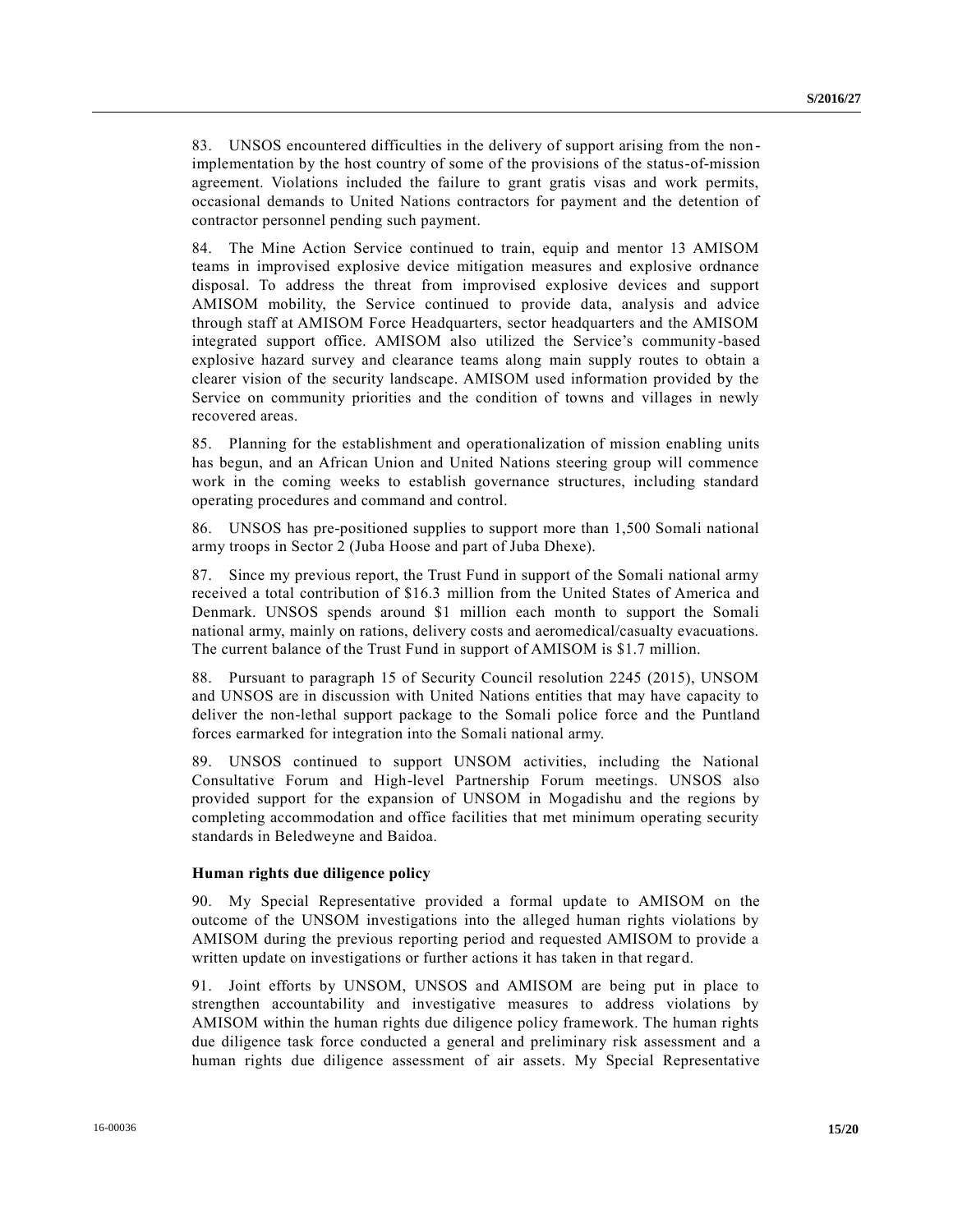communicated key elements of the risk assessment to AMISOM, including recommendations to AMISOM on mitigating measures to establish an effective complaint handling mechanism, ensure victim and witness protection and regularly communicate with the United Nations on how allegations are addressed, and the need for commanders to ensure that all troops were trained in human rights and international humanitarian law.

## **VII. United Nations presence in Somalia**

### **A. Expansion of the United Nations presence**

92. During the reporting period, the number of international staff averaged 432 across Somalia, while the number of national staff averaged 1,037. The international staff average for Mogadishu was 294, factoring in a reduction in the number owing to significant damage to the United Nations common compound as a result of the attack on 26 July on the nearby Jazeera Palace Hotel. Displaced staff of the United Nations funds and programmes and the specialized agencies were accommodated at the main UNSOS/UNSOM compound at Mogadishu International Airport, with some thirdparty contractor staff moved to commercial compounds.

93. Regional expansion of UNSOM is ongoing, in accordance with Security Council resolution 2232 (2015). A total of 18 international and 16 national staff are currently deployed in regional offices in Baidoa (4 international, 4 national), Kismaayo (3 international, 3 national), Beledweyne (3 international) and Garoowe (8 international, 9 national), supporting regional authorities in the areas of good offices, security sector reform, human rights, civil-military coordination and stabilization.

### **B. Integration**

94. UNSOM and the United Nations country team continued to cooperate to implement the approved joint programmes under the New Deal Compact throughout Somalia. In addition, UNSOM and country team integrated teams continued to provide support on elections, constitutional review, the Somalia Joint Rule of Law Programme, human rights and protection and the Gender Adviser's integrated office. Currently, all project managers of the Joint Rule of Law Programme are co-located in the UNSOM/UNSOS compound in Mogadishu. Members of the country team are also accommodated intermittently in UNSOM/UNSOS premises in all regional offices.

### **C. Staff safety and security**

95. Additional security measures have been implemented along Airport Road in Mogadishu, including the designation of gates for traffic and restrictions on certain types of vehicles.

96. In Beledweyne, the final field safety and security survey was completed and a staff ceiling of 13 international staff was consequently approved.

97. Garoowe airport was closed for runway repairs on 9 December. An airstrip at Conoco, 39 km away, was identified as an alternative by the Puntland Government and assessed for suitability by the UNSOS aviation unit, the United Nations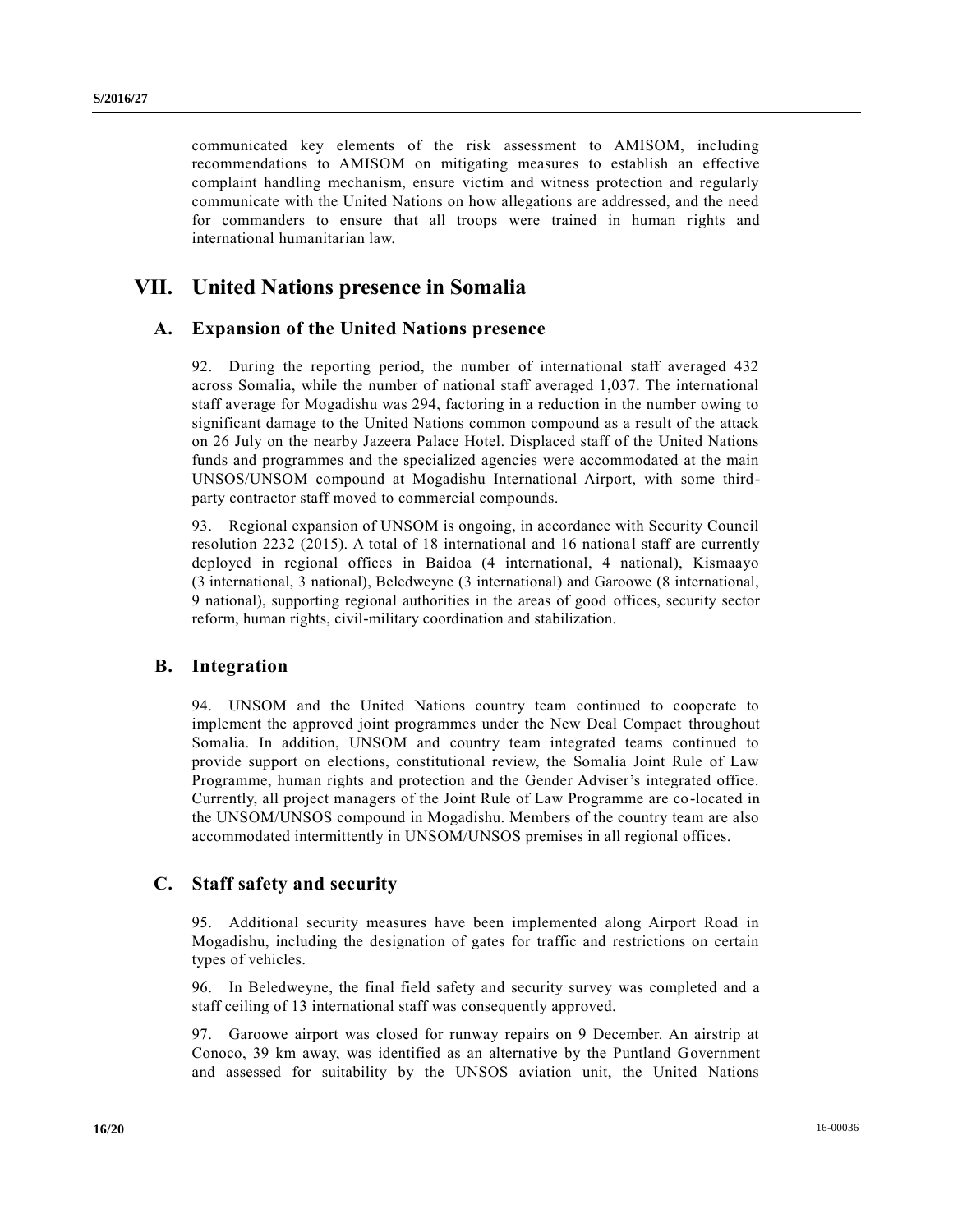Humanitarian Air Service and the Department of Safety and Security. At the time of reporting, the Conoco airstrip was being used by the United Nations Humanitarian Air Service, with preparations under way for the construction of critical enabling infrastructure for the resumption of UNSOS air operations.

## **VIII. Observations**

98. I commend the historic consultations that have taken place in Mogadishu and across Somalia, including for the Somali diaspora, within the framework of the National Consultative Forum, to determine the 2016 electoral process. This major exercise in participatory politics is a manifestation of the commitment of the Somali people to democracy and a demonstration of how Somalia is returning to peace and security. For the first time in decades, Somalis — including youth, women, traditional elders and religious leaders — have actively had a collective say on shaping their political future.

99. I also warmly welcome the adoption of the Mogadishu Declaration on 16 December. Somalis have reiterated their commitment that there will be no extension of the constitutionally mandated term limits of the legislature and the executive. Through the Declaration, they have agreed that more Somalis than at any time since the civil war, including a significant number of women and youth, will take part in choosing the people's representatives and the Government. They have pledged to ensure that Somalia's electoral colleges and the new Parliament will be more inclusive and representative, and that Somalis will have a road map for elections through universal suffrage to be held by 2020.

100. Many steps remain to be taken before the electoral transition in 2016. Above all, it is critical that all Somali leaders respect and support the principles and actions in the Mogadishu Declaration and work swiftly to implement them.

101. I call upon the relevant stakeholders to expedite the process of state formation in Hiraan and Shabelle Dhexe. I welcome the leadership role of the Federal Government in this regard, and call upon it to ensure a transparent and inclusive process with the participation of all relevant communities that addresses long-standing grievances and tensions that need to be resolved. I also urge progress on the clarification of the status of Mogadishu.

102. I applaud the collective effort of the federal and regional leaders to end the fighting, which started in Gaalkacyo on 22 November and resulted in the needless killing, wounding and displacement of a large number of civilians. The incident underlined the urgent need to make progress on intercommunal reconciliation and to address outstanding disputes within and among existing and emerging federal states.

103. I am disappointed that the review of the Provisional Constitution did not advance sufficiently during the reporting period. The proposal presented by the Speaker of the Federal Parliament on 15 September for the constitutional review provides useful guidance on what could be accomplished in the time available. I urge the relevant institutions to expedite their efforts. It is also critical for the review process to hear from a cross section of Somali society so that the future Constitution is broadly owned across the country. In particular, targeted efforts are needed in order to include voices from youth, women and marginalized groups.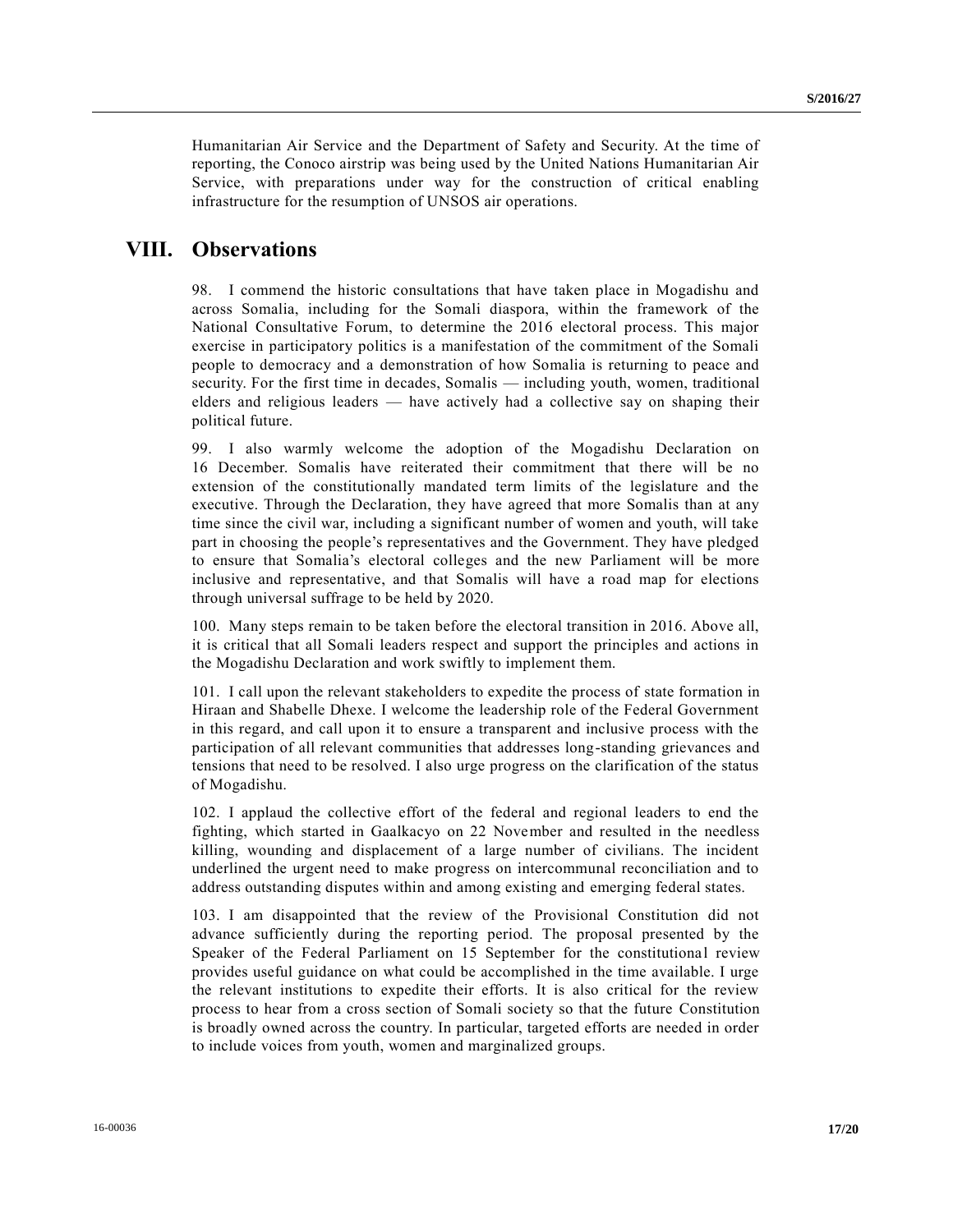104. Continued attacks by Al-Shabaab remind us of the ever-present threat posed by violent extremists. But such attacks cannot disguise the fact that the group is steadily losing support. Al-Shabaab is also facing serious internal division, with some members wishing to align the group with ISIL. The evolution of Al-Shabaab into an arm of ISIL would present serious challenges to peacebuilding and state-building in Somalia. I reiterate the need to maintain the pressure on Al-Shabaab under a comprehensive approach. The threat of violent extremism must be countered by creating space for inclusive politics, stabilizing recovered areas and pursuing economic recovery, reducing youth unemployment and enhancing education, countering extremist rhetoric and ideological appeal and encouraging further defections from Al-Shabaab by providing a future for disengaged combatants.

105. I pay tribute to AMISOM and the Somali national army for the progress they continue to make in difficult conditions, and I urge them to sustain their operations. I call upon the Federal Government and the interim regional administrations to expedite the establishment of district and local administrations in newly recovered areas and to ensure the delivery of basic services to the population to consolidate hard-won gains.

106. I take note of the European Union's decision to reduce its contribution to AMISOM, and I urge Member States and international partners to ensure the sustenance of their investment in Somalia and explore opportunities to cover the funding gap.

107. I welcome the establishment of UNSOS as the successor to UNSOA. UNSOA played an important role as a responsive and efficient strategic enabler in Somalia. The United Nations sees its partnership with the African Union as a successful collaboration. I look forward to strengthening this joint effort. UNSOS has a key role to play in the next phase of the relationship.

108. I am seriously concerned about the spike in reported executions in the Interim Juba Administration, civilian casualties linked to AMISOM and Somali security forces and the killing of a United Nations third-party contractor in Hiraan and a UNHCR national staff member in Mogadishu. I strongly urge the full investigation of those incidents and the prosecution of the perpetrators. I commend the Federal Government's engagement with the United Nations on human rights issues, including the submission of its national report to the Human Rights Council in October for the second cycle of the universal periodic review, and the consultative process on the National Human Rights Commission bill in November.

109. I remain extremely concerned about the fragile humanitarian situation in Somalia. More than 4.9 million people are in need of humanitarian assistance. The humanitarian impact of the El Niño phenomenon is also of serious concern. I urge all parties to facilitate timely, unhindered and safe access for humanitarian actors and to find durable solutions for the 1.1 million Somalis who are internally displaced. I reiterate my appeal to donors to increase support to the humanitarian appeal for Somalia.

110. I stress the importance of the Federal Government finalizing its national security policy and deciding on a national security architecture without further delay, and making concrete progress on the integration of regional forces into the Somali national army. I urge all partners to commit themselves to mobilizing the resources necessary to support the Somali national army and the Somali police force, and to support the National Integration Commission in its work. I remain concerned by the serious implications of the non-payment of salaries to security personnel, but I am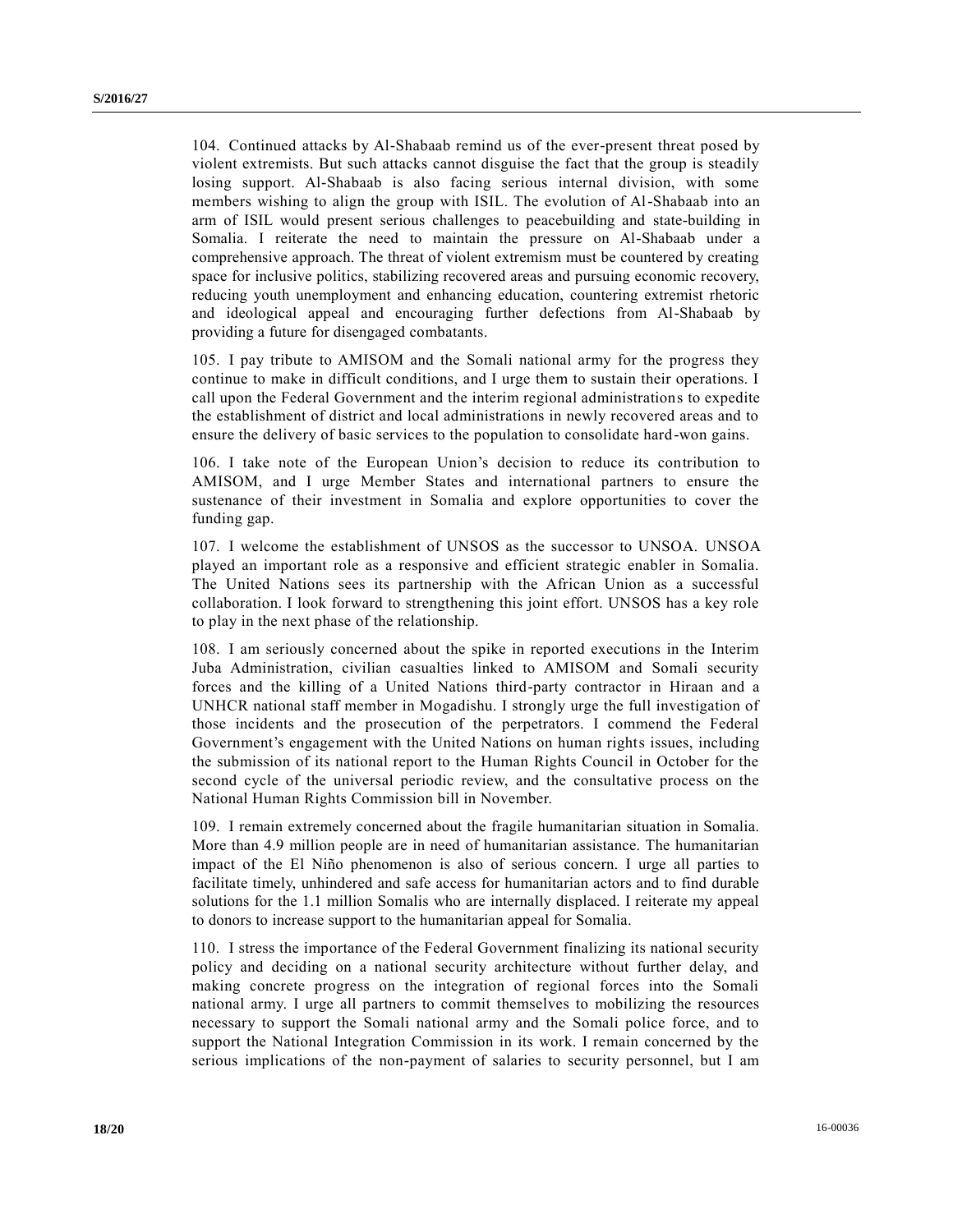encouraged by the commitments made by the Federal Government and the international community to address the situation. UNSOM, in collaboration with Somali and international partners, will continue to develop options for support to 3,000 Puntland forces and the Somali police force.

111. I am encouraged by the progress made in channelling funding through the United Nations Multi-Partner Trust Fund and the initial implementation of joint programmes, including on the rule of law, under the New Deal structure. I stress the importance of the international community increasing contributions to these initiatives as essential to providing basic services to the Somali people.

112. I pay tribute to my outgoing Special Representative, Nicholas Kay, and I thank him for his dedicated service over the past two and a half years and his capable, courageous and committed leadership. He has overseen a true transformation of the United Nations effort in Somalia, and I am grateful for his wise counsel and political support to the country during a crucial period in its history. I warmly welcome the new Special Representative of the Chairperson of the African Union Commission for Somalia and Head of AMISOM, Francisco Caetano José Madeira.

113. I also commend my Deputy Special Representatives and the staff members of UNSOM, UNSOS, the United Nations funds and programmes and the specialized agencies, and other international and regional organizations in Somalia for their continued hard work in challenging conditions. I also thank the African Union, AMISOM, the Intergovernmental Authority on Development, the European Union and other development partners for their sustained support. Our partnership must endure and continue to deepen in the quest for lasting peace and stability in Somalia.